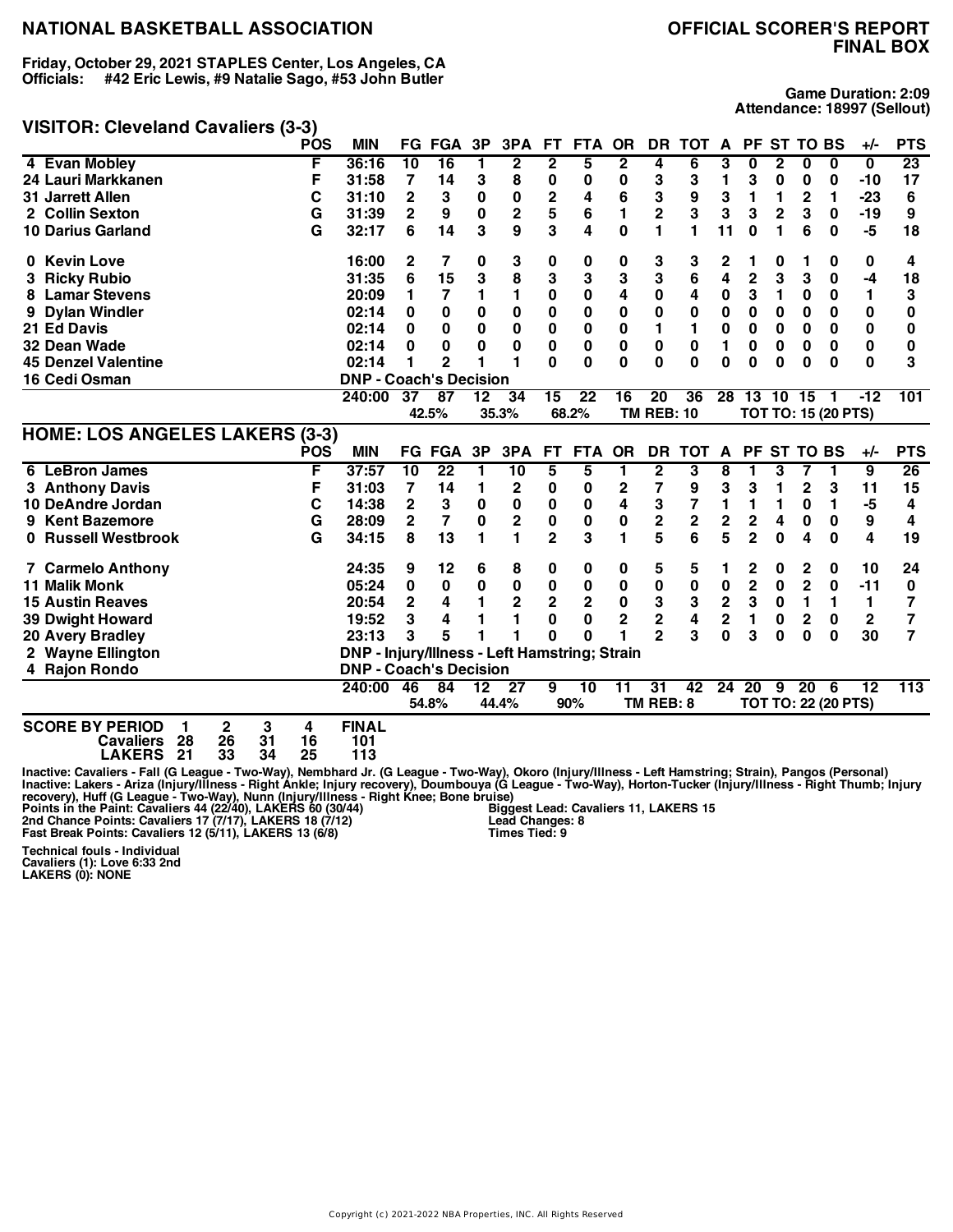**Friday, October 29, 2021 STAPLES Center, Los Angeles, CA Officials: #42 Eric Lewis, #9 Natalie Sago, #53 John Butler**

#### **VISITOR: Cleveland Cavaliers**

# **1st QUARTER ONLY**

**Period Duration: 0:24 Attendance: 18997 (Sellout)**

|                                             | <b>POS</b> | <b>MIN</b>                                    |                         | <b>FG FGA</b>   | 3P           | 3PA          | FT.                     | FTA          | <b>OR</b>      | DR.            | <b>TOT</b>              | A            |                | PF ST TO BS |                |                            | $+/-$          | <b>PTS</b>              |
|---------------------------------------------|------------|-----------------------------------------------|-------------------------|-----------------|--------------|--------------|-------------------------|--------------|----------------|----------------|-------------------------|--------------|----------------|-------------|----------------|----------------------------|----------------|-------------------------|
| 4 Evan Mobley                               | F          | 09:25                                         | 4                       | 8               | 0            | 1            | 0                       | $\bf{0}$     | $\overline{2}$ | 0              | $\overline{\mathbf{2}}$ | 0            | 0              | 0           | 0              | $\bf{0}$                   | 11             | $\overline{\mathbf{8}}$ |
| 24 Lauri Markkanen                          | F          | 07:49                                         | 1                       | 2               | 1            | $\mathbf{2}$ | 0                       | 0            | 0              | 0              | 0                       | 0            | 1              | 0           | 0              | 0                          | -4             | 3                       |
| <b>31 Jarrett Allen</b>                     | C          | 07:49                                         | $\overline{\mathbf{2}}$ | $\overline{2}$  | $\bf{0}$     | $\mathbf 0$  | $\bf{0}$                | 0            | 3              | $\blacksquare$ | 4                       | 1            | 0              | 1           | 0              | $\bf{0}$                   | $-4$           | 4                       |
| 2 Collin Sexton                             | G          | 09:25                                         | $\overline{2}$          | 3               | $\bf{0}$     | 0            | 3                       | 4            | $\bf{0}$       | 0              | $\bf{0}$                | 1            | 0              | 1           | 1              | $\bf{0}$                   | 11             | 7                       |
| 10 Darius Garland                           | G          | 07:49                                         | $\bf{0}$                | 1.              | $\mathbf{0}$ | 1            | 0                       | $\bf{0}$     | $\bf{0}$       | 0              | $\bf{0}$                | 4            | $\mathbf 0$    | $\bf{0}$    | $\overline{2}$ | $\bf{0}$                   | $-4$           | 0                       |
| 0 Kevin Love                                |            | 06:46                                         | 2                       | 5               | 0            | 1            | 0                       | 0            | 0              | 2              | 2                       | 1            | 0              | 0           | 0              | 0                          | 7              | 4                       |
| <b>Ricky Rubio</b>                          |            | 06:46                                         | 1                       | 4               | $\mathbf{0}$ | $\mathbf 2$  | $\pmb{0}$               | $\bf{0}$     | $\pmb{0}$      | 0              | $\pmb{0}$               | 3            | $\blacksquare$ | $\mathbf 2$ | $\bf{0}$       | 0                          | $\overline{7}$ | $\overline{2}$          |
| <b>Lamar Stevens</b>                        |            | 04:11                                         | 0                       | 3               | U            | $\Omega$     | $\mathbf{0}$            | 0            | $\overline{2}$ | 0              | $\overline{2}$          | $\bf{0}$     | 1              | 1           | 0              | $\bf{0}$                   | 11             | $\bf{0}$                |
| 21 Ed Davis                                 |            | <b>DNP - Coach's Decision</b>                 |                         |                 |              |              |                         |              |                |                |                         |              |                |             |                |                            |                |                         |
| 16 Cedi Osman                               |            | <b>DNP - Coach's Decision</b>                 |                         |                 |              |              |                         |              |                |                |                         |              |                |             |                |                            |                |                         |
| <b>45 Denzel Valentine</b>                  |            | <b>DNP - Coach's Decision</b>                 |                         |                 |              |              |                         |              |                |                |                         |              |                |             |                |                            |                |                         |
| 32 Dean Wade                                |            | <b>DNP - Coach's Decision</b>                 |                         |                 |              |              |                         |              |                |                |                         |              |                |             |                |                            |                |                         |
| 9 Dylan Windler                             |            | <b>DNP - Coach's Decision</b>                 |                         |                 |              |              |                         |              |                |                |                         |              |                |             |                |                            |                |                         |
|                                             |            | 60:00                                         | 12                      | 28              |              | 7            | 3                       | 4            | 7              | 3              | 10                      | 10           | 3              | 5           | 3              | $\bf{0}$                   |                | $\overline{28}$         |
|                                             |            |                                               |                         | 42.9%           |              | 14.3%        |                         | 75%          |                | TM REB: 3      |                         |              |                |             |                | <b>TOT TO: 3 (6 PTS)</b>   |                |                         |
| <b>HOME: LOS ANGELES LAKERS</b>             |            |                                               |                         |                 |              |              |                         |              |                |                |                         |              |                |             |                |                            |                |                         |
|                                             | <b>POS</b> | <b>MIN</b>                                    |                         | FG FGA          | 3P           | 3PA          | FT.                     | <b>FTA</b>   | <b>OR</b>      |                | DR TOT A                |              |                | PF ST TO BS |                |                            | +/-            | <b>PTS</b>              |
| 6 LeBron James                              | F          | 08:57                                         | 1                       | 4               | 0            | $\mathbf 2$  | $\overline{\mathbf{2}}$ | $\mathbf 2$  | 0              | 1              | 1                       |              | 0              | 0           | 1              | 0                          | $\overline{2}$ | 4                       |
| 3 Anthony Davis                             | F          | 10:31                                         | 3                       | 4               | 0            | 0            | 0                       | 0            | 0              | 2              | 2                       | 2            | $\mathbf 2$    | 0           | $\overline{2}$ | 1                          | -3             | 6                       |
| 10 DeAndre Jordan                           | C          | 07:49                                         | 1                       | $\mathbf 2$     | $\bf{0}$     | 0            | $\bf{0}$                | 0            | 1              | 1              | $\overline{\mathbf{c}}$ | 0            | $\blacksquare$ | 0           | 0              | 0                          | 4              | $\overline{2}$          |
| <b>Kent Bazemore</b><br>9                   | G          | 08:04                                         | 1                       | 1.              | $\bf{0}$     | 0            | $\bf{0}$                | 0            | $\bf{0}$       | 0              | $\bf{0}$                | 1            | $\mathbf{0}$   | 1           | $\bf{0}$       | 0                          | 4              | $\overline{2}$          |
| 0 Russell Westbrook                         | G          | 10:52                                         | 3                       | 5               | 1            | 1            | $\mathbf 0$             | $\bf{0}$     | 1              | $\overline{2}$ | 3                       | $\mathbf{0}$ | 0              | 0           | 3              | 0                          | $-5$           | 7                       |
| <b>7 Carmelo Anthony</b>                    |            | 04:11                                         | 0                       | 0               | 0            | 0            | 0                       | 0            | 0              | 1              | 1                       | 0            | 1              | 0           | 2              | 0                          | $-11$          | 0                       |
| <b>11 Malik Monk</b>                        |            | 04:11                                         | 0                       | $\bf{0}$        | 0            | 0            | $\bf{0}$                | 0            | 0              | 0              | 0                       | 0            | $\overline{2}$ | $\mathbf 0$ | $\mathbf 2$    | 0                          | $-11$          | 0                       |
| <b>15 Austin Reaves</b>                     |            | 03:56                                         | 0                       | 1               | $\mathbf{0}$ | 1            | 0                       | 0            | $\mathbf 0$    | 0              | $\bf{0}$                | $\pmb{0}$    | 0              | $\bf{0}$    | $\bf{0}$       | 1                          | $-11$          | 0                       |
| 39 Dwight Howard                            |            | 01:29                                         | 0                       | 0               | O            | $\Omega$     | 0                       | 0            | $\bf{0}$       | 0              | $\bf{0}$                | $\bf{0}$     | $\bf{0}$       | $\bf{0}$    | $\bf{0}$       | $\bf{0}$                   | -4             | 0                       |
| 20 Avery Bradley                            |            | <b>DNP - Coach's Decision</b>                 |                         |                 |              |              |                         |              |                |                |                         |              |                |             |                |                            |                |                         |
| 2 Wayne Ellington                           |            | DNP - Injury/Illness - Left Hamstring; Strain |                         |                 |              |              |                         |              |                |                |                         |              |                |             |                |                            |                |                         |
| 4 Rajon Rondo                               |            | <b>DNP - Coach's Decision</b>                 |                         |                 |              |              |                         |              |                |                |                         |              |                |             |                |                            |                |                         |
|                                             |            | 60:00                                         | 9                       | $\overline{17}$ |              | 4            | $\mathbf{2}$            | $\mathbf{2}$ | $\mathbf{2}$   |                | 9                       | 4            | 6              | 1           | 10             | $\overline{\mathbf{2}}$    | -7             | $\overline{21}$         |
|                                             |            |                                               |                         | 52.9%           |              | 25%          |                         | 100%         |                | TM REB: 3      |                         |              |                |             |                | <b>TOT TO: 10 (14 PTS)</b> |                |                         |
| <b>FINAL</b><br><b>SCORE BY PERIOD</b><br>1 |            |                                               |                         |                 |              |              |                         |              |                |                |                         |              |                |             |                |                            |                |                         |

**Cavaliers 28 28**

**LAKERS 21 21**

Inactive: Cavaliers - Fall (G League - Two-Way), Nembhard Jr. (G League - Two-Way), Okoro (Injury/Illness - Left Hamstring; Strain), Pangos (Personal)<br>Inactive: Lakers - Ariza (Injury/Illness - Right Ankle; Injury recovery **Biggest Lead: Cavaliers 7, LAKERS 6 Lead Changes: 3 Times Tied: 5**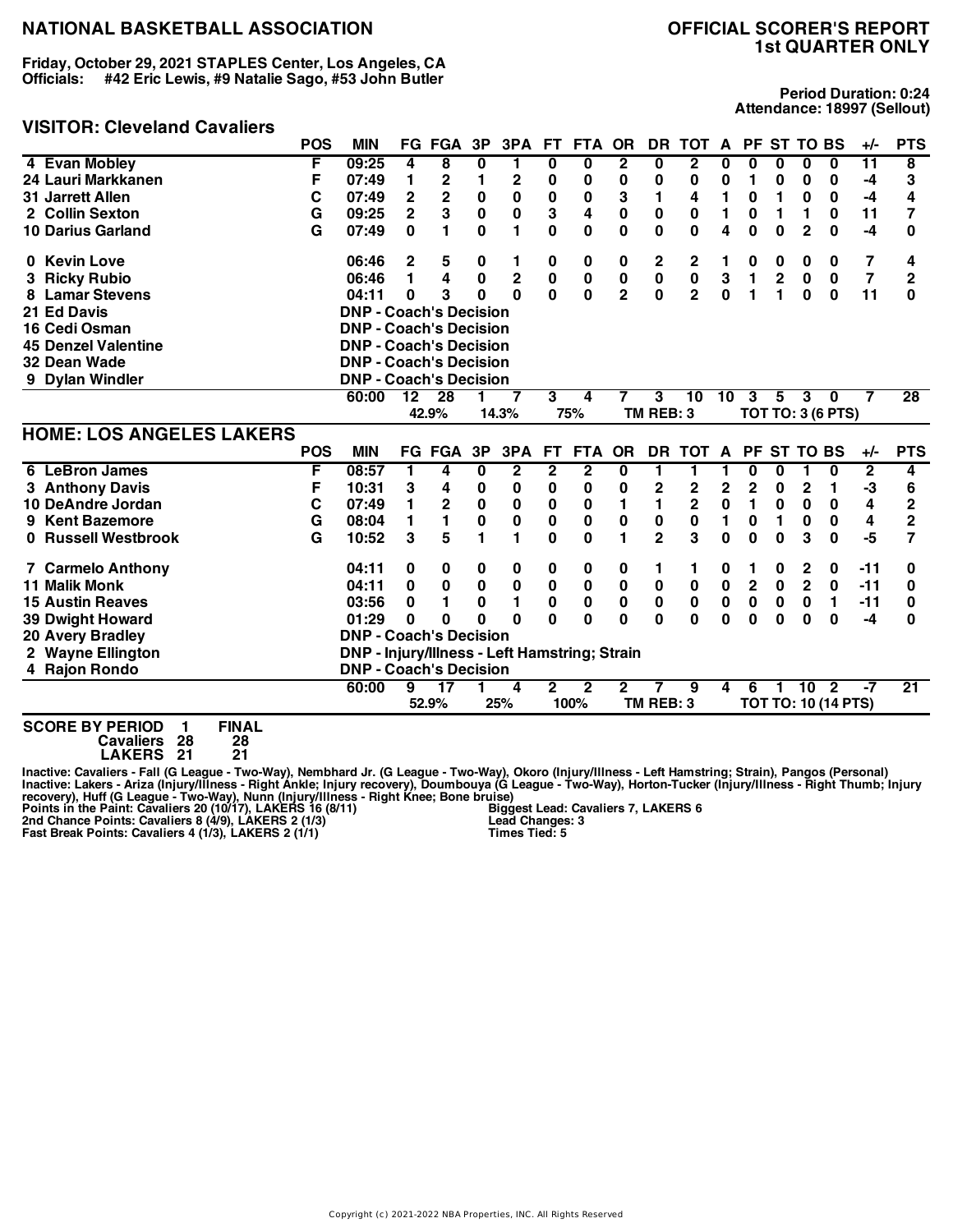**Friday, October 29, 2021 STAPLES Center, Los Angeles, CA Officials: #42 Eric Lewis, #9 Natalie Sago, #53 John Butler**

#### **VISITOR: Cleveland Cavaliers**

**Period Duration: 0:28 Attendance: 18997 (Sellout)**

|                                 | <b>POS</b> | <b>MIN</b>                                    |                | <b>FG FGA</b> | 3P           | 3PA          | FT.                     | <b>FTA</b>              | <b>OR</b>    | DR.                     | <b>TOT</b>     | A            | <b>PF</b>      | <b>ST TO BS</b> |              |                          | $+/-$          | <b>PTS</b>      |
|---------------------------------|------------|-----------------------------------------------|----------------|---------------|--------------|--------------|-------------------------|-------------------------|--------------|-------------------------|----------------|--------------|----------------|-----------------|--------------|--------------------------|----------------|-----------------|
| 4 Evan Mobley                   | F          | 07:41                                         | 2              | 3             | 0            | 0            | 0                       | 1                       | 0            | 0                       | 0              | 2            | 0              | 0               | 0            | 0                        | -5             | 4               |
| 24 Lauri Markkanen              | F          | 04:59                                         | 4              | 4             | 2            | $\mathbf{2}$ | 0                       | 0                       | 0            | 0                       | 0              | 0            | 1              | 0               | 0            | 0                        | 0              | 10              |
| 31 Jarrett Allen                | C          | 08:20                                         | 0              | 0             | 0            | 0            | 1                       | 2                       |              | $\overline{\mathbf{c}}$ | 3              | 1            | 1              | $\bf{0}$        | 1            | 0                        | -8             | 1               |
| 2 Collin Sexton                 | G          | 08:29                                         | 0              | 3             | $\pmb{0}$    | 1            | 2                       | $\overline{\mathbf{c}}$ |              | 0                       | 1              |              | 1              | 1               | 1            | 0                        | $-11$          | $\mathbf{2}$    |
| <b>10 Darius Garland</b>        | G          | 09:26                                         | $\overline{2}$ | 4             | $\mathbf{0}$ | 1            | 0                       | 0                       | $\mathbf 0$  | 0                       | $\mathbf{0}$   | 4            | 0              | $\bf{0}$        | 3            | 0                        | -5             | 4               |
| 0 Kevin Love                    |            | 04:19                                         | 0              |               | 0            | 1            | 0                       | 0                       | 0            | 1                       | 1              | 0            | 1              | 0               | 0            | 0                        | -2             | 0               |
| 3 Ricky Rubio                   |            | 10:04                                         | $\overline{2}$ | 3             | 1            | 1            | 0                       | $\mathbf 0$             | 1            | 3                       | 4              | $\pmb{0}$    | $\pmb{0}$      | $\mathbf 0$     | $\mathbf 2$  | $\mathbf 0$              | $-2$           | 5               |
| <b>Lamar Stevens</b>            |            | 06:42                                         | $\bf{0}$       | 1             | $\Omega$     | $\Omega$     | $\mathbf{0}$            | 0                       | $\mathbf 0$  | $\mathbf{0}$            | $\mathbf 0$    | $\bf{0}$     | $\overline{2}$ | $\bf{0}$        | $\bf{0}$     | $\bf{0}$                 | $-2$           | 0               |
| 21 Ed Davis                     |            | <b>DNP - Coach's Decision</b>                 |                |               |              |              |                         |                         |              |                         |                |              |                |                 |              |                          |                |                 |
| 16 Cedi Osman                   |            | <b>DNP - Coach's Decision</b>                 |                |               |              |              |                         |                         |              |                         |                |              |                |                 |              |                          |                |                 |
| <b>45 Denzel Valentine</b>      |            | <b>DNP - Coach's Decision</b>                 |                |               |              |              |                         |                         |              |                         |                |              |                |                 |              |                          |                |                 |
| 32 Dean Wade                    |            | <b>DNP - Coach's Decision</b>                 |                |               |              |              |                         |                         |              |                         |                |              |                |                 |              |                          |                |                 |
| 9 Dylan Windler                 |            | <b>DNP - Coach's Decision</b>                 |                |               |              |              |                         |                         |              |                         |                |              |                |                 |              |                          |                |                 |
|                                 |            | 60:00                                         | 10             | 19            | 3            | 6            | 3                       | 5                       | 3            | 6                       | 9              | 8            | 6              | 1               | 7            | $\bf{0}$                 | -7             | $\overline{26}$ |
|                                 |            |                                               |                | 52.6%         |              | 50%          |                         | 60%                     |              | TM REB: 0               |                |              |                |                 |              | <b>TOT TO: 7 (5 PTS)</b> |                |                 |
| <b>HOME: LOS ANGELES LAKERS</b> |            |                                               |                |               |              |              |                         |                         |              |                         |                |              |                |                 |              |                          |                |                 |
|                                 | <b>POS</b> | <b>MIN</b>                                    |                | <b>FG FGA</b> | 3P           | 3PA          | <b>FT</b>               | <b>FTA</b>              | <b>OR</b>    | <b>DR</b>               | TOT A          |              |                | PF ST TO BS     |              |                          | $+/-$          | <b>PTS</b>      |
| <b>LeBron James</b><br>6        | F          | 10:08                                         | 4              | 6             | 0            | 1            | 3                       | 3                       | 0            | 0                       | 0              |              | 0              | 3               | $\mathbf 2$  | 1                        | 6              | $\overline{11}$ |
| 3 Anthony Davis                 | F          | 02:55                                         | 0              | 2             | 0            | 0            | 0                       | 0                       | 0            | 1                       | 1              | 1            | 1              | 0               | 0            | 0                        | 1              | 0               |
| 10 DeAndre Jordan               | С          | 00:00                                         | 0              | $\mathbf{0}$  | $\bf{0}$     | 0            | 0                       | 0                       | $\mathbf 0$  | 0                       | $\bf{0}$       | $\pmb{0}$    | 0              | $\bf{0}$        | 0            | $\mathbf 0$              | $\pmb{0}$      | 0               |
| 9 Kent Bazemore                 | G          | 07:34                                         | 1              | 4             | 0            | 1            | $\mathbf 0$             | $\bf{0}$                | 0            | 1                       | 1              | $\bf{0}$     | 0              | 2               | 0            | $\mathbf 0$              | $\overline{7}$ | 2               |
| 0 Russell Westbrook             | G          | 07:24                                         | $\overline{2}$ | 3             | $\mathbf{0}$ | 0            | $\mathbf{0}$            | 1                       | $\bf{0}$     | 1                       | 1              | $\mathbf{2}$ | 0              | $\bf{0}$        | 0            | 0                        | 3              | 4               |
| <b>7 Carmelo Anthony</b>        |            | 04:26                                         | 3              | 4             | 0            | 1            | 0                       | 0                       | 0            | 0                       | 0              | 0            | 1              | 0               | 0            | 0                        | 0              | 6               |
| <b>11 Malik Monk</b>            |            | 00:00                                         | 0              | 0             | 0            | 0            | 0                       | 0                       | 0            | 0                       | 0              | $\mathbf 0$  | 0              | 0               | 0            | 0                        | 0              | 0               |
| <b>15 Austin Reaves</b>         |            | 05:27                                         | 1              | 1             | 0            | 0            | $\overline{\mathbf{c}}$ | $\overline{\mathbf{2}}$ | $\bf{0}$     | $\pmb{0}$               | $\bf{0}$       | $\mathbf 0$  | 0              | 0               | 1            | 0                        | $\mathbf{1}$   | 4               |
| <b>39 Dwight Howard</b>         |            | 12:00                                         | $\mathbf{2}$   | $\mathbf 2$   | 0            | 0            | 0                       | 0                       | $\mathbf{2}$ | 2                       | 4              | 2            | 1              | 0               | $\mathbf{2}$ | 0                        | 7              | 4               |
| <b>20 Avery Bradley</b>         |            | 10:06                                         | 1              |               | $\Omega$     | $\Omega$     | O                       | 0                       | 0            | $\overline{2}$          | $\overline{2}$ | O            | 1              | $\bf{0}$        | $\bf{0}$     | $\bf{0}$                 | 10             | $\overline{2}$  |
| 2 Wayne Ellington               |            | DNP - Injury/Illness - Left Hamstring; Strain |                |               |              |              |                         |                         |              |                         |                |              |                |                 |              |                          |                |                 |
| 4 Rajon Rondo                   |            | <b>DNP - Coach's Decision</b>                 |                |               |              |              |                         |                         |              |                         |                |              |                |                 |              |                          |                |                 |
|                                 |            | 60:00                                         | 14             | 23            | U            | 3            | 5                       | 6                       | $\mathbf{2}$ |                         | 9              | 6            | 4              | 5               | 5            |                          |                | $\overline{33}$ |
|                                 |            |                                               |                | 60.9%         |              | 0%           |                         | 83.3%                   |              | TM REB: 3               |                |              |                |                 |              | <b>TOT TO: 5 (0 PTS)</b> |                |                 |
|                                 |            |                                               |                |               |              |              |                         |                         |              |                         |                |              |                |                 |              |                          |                |                 |

**SCORE BY PERIOD 2 FINAL Cavaliers 26 26 LAKERS 33 33**

Inactive: Cavaliers - Fall (G League - Two-Way), Nembhard Jr. (G League - Two-Way), Okoro (Injury/Illness - Left Hamstring; Strain), Pangos (Personal)<br>Inactive: Lakers - Ariza (Injury/Illness - Right Ankle; Injury recovery **Biggest Lead: Cavaliers 11, LAKERS 0 Lead Changes: 0 Times Tied: 1**

**Technical fouls - Individual Cavaliers (1): Love 6:33 2nd LAKERS (0): NONE**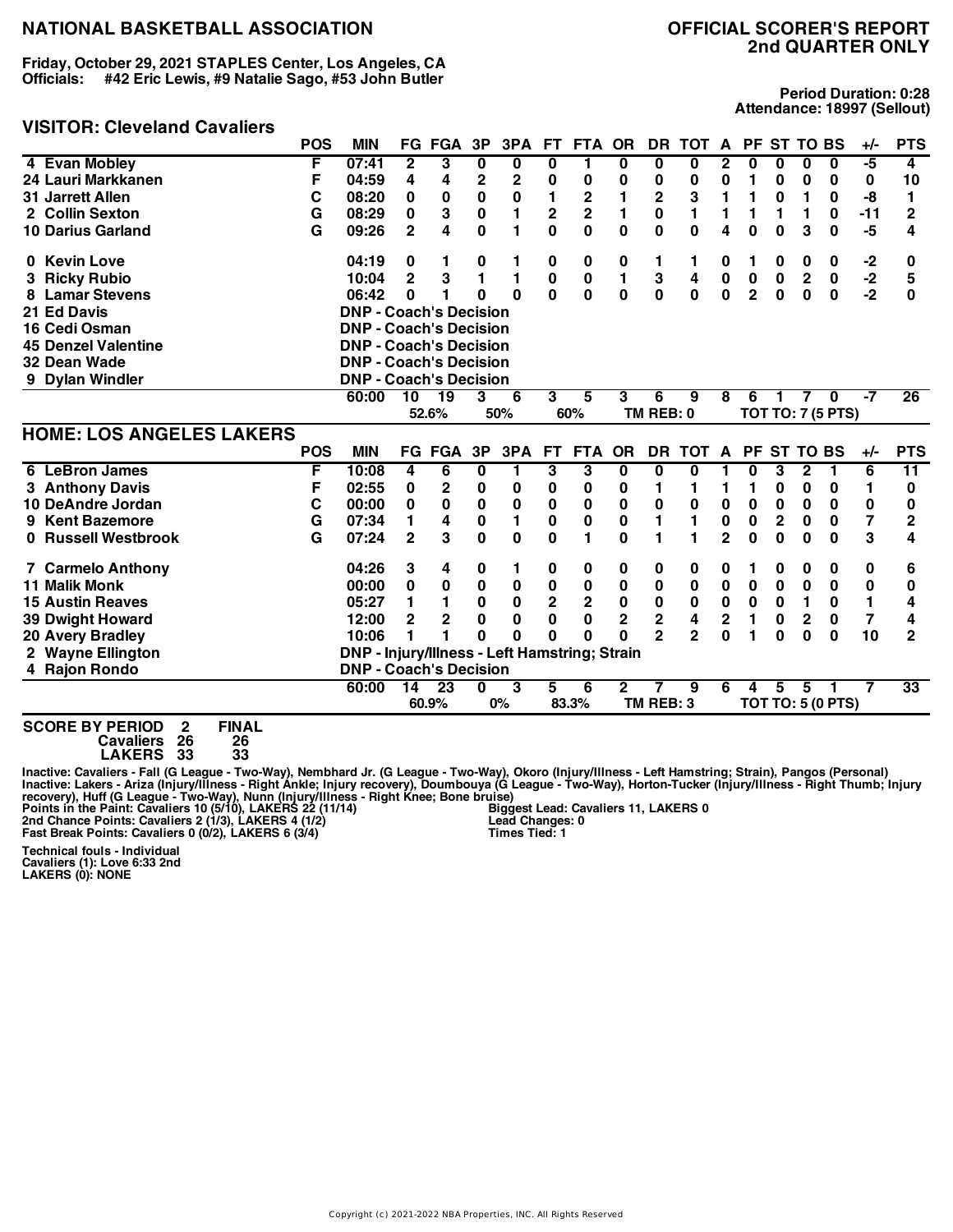**Friday, October 29, 2021 STAPLES Center, Los Angeles, CA Officials: #42 Eric Lewis, #9 Natalie Sago, #53 John Butler**

## **VISITOR: Cleveland Cavaliers**

# **FIRST HALF**

**Period Duration: 0:55 Attendance: 18997 (Sellout)**

|                                                                   | <b>POS</b> | <b>MIN</b>                                    |                         | FG FGA          | 3P           | 3PA            |                | FT FTA                  | <b>OR</b>      | DR                      | TOT             | $\mathsf{A}$   |                         |                | PF ST TO BS     |                            | +/-   | <b>PTS</b>      |
|-------------------------------------------------------------------|------------|-----------------------------------------------|-------------------------|-----------------|--------------|----------------|----------------|-------------------------|----------------|-------------------------|-----------------|----------------|-------------------------|----------------|-----------------|----------------------------|-------|-----------------|
| 4 Evan Mobley                                                     | F          | 17:06                                         | 6                       | $\overline{11}$ | $\bf{0}$     | 1              | 0              | 1                       | $\overline{2}$ | $\overline{\mathbf{0}}$ | $\overline{2}$  | $\mathbf{2}$   | 0                       | 0              | 0               | 0                          | 6     | $\overline{12}$ |
| 24 Lauri Markkanen                                                | F          | 12:48                                         | 5                       | 6               | 3            | 4              | 0              | 0                       | 0              | 0                       | 0               | 0              | $\mathbf 2$             | 0              | 0               | 0                          | -4    | 13              |
| <b>31 Jarrett Allen</b>                                           | С          | 16:09                                         | $\overline{\mathbf{c}}$ | $\mathbf 2$     | $\bf{0}$     | 0              | 1              | $\mathbf 2$             | 4              | 3                       | $\overline{7}$  | $\mathbf 2$    | 1                       | 1              | 1               | 0                          | $-12$ | 5               |
| 2 Collin Sexton                                                   | G          | 17:54                                         | $\mathbf{2}$            | 6               | $\bf{0}$     | 1              | 5              | 6                       | 1              | 0                       | 1               | $\mathbf{2}$   | 1                       | $\mathbf{2}$   | $\overline{2}$  | $\bf{0}$                   | 0     | 9               |
| <b>10 Darius Garland</b>                                          | G          | 17:15                                         | $\overline{2}$          | 5               | $\mathbf 0$  | $\overline{2}$ | $\bf{0}$       | $\bf{0}$                | $\mathbf 0$    | 0                       | $\mathbf 0$     | 8              | $\mathbf{0}$            | $\bf{0}$       | 5               | 0                          | -9    | 4               |
| 0 Kevin Love                                                      |            | 11:05                                         | 2                       | 6               | 0            | 2              | 0              | 0                       | 0              | 3                       | 3               | 1              | 1                       | 0              | 0               | 0                          | 5     | 4               |
| <b>Ricky Rubio</b>                                                |            | 16:50                                         | 3                       | $\overline{7}$  | 1            | 3              | $\pmb{0}$      | $\bf{0}$                | 1              | 3                       | 4               | 3              | $\blacksquare$          | $\overline{2}$ | $\overline{2}$  | 0                          | 5     | 7               |
| <b>Lamar Stevens</b>                                              |            | 10:53                                         | 0                       | 4               | 0            | $\bf{0}$       | 0              | $\mathbf 0$             | $\overline{2}$ | $\mathbf 0$             | $\overline{2}$  | 0              | 3                       | 1              | 0               | 0                          | 9     | 0               |
| 21 Ed Davis                                                       |            | <b>DNP - Coach's Decision</b>                 |                         |                 |              |                |                |                         |                |                         |                 |                |                         |                |                 |                            |       |                 |
| 16 Cedi Osman                                                     |            | <b>DNP - Coach's Decision</b>                 |                         |                 |              |                |                |                         |                |                         |                 |                |                         |                |                 |                            |       |                 |
| <b>45 Denzel Valentine</b>                                        |            | <b>DNP - Coach's Decision</b>                 |                         |                 |              |                |                |                         |                |                         |                 |                |                         |                |                 |                            |       |                 |
| 32 Dean Wade                                                      |            | <b>DNP - Coach's Decision</b>                 |                         |                 |              |                |                |                         |                |                         |                 |                |                         |                |                 |                            |       |                 |
| 9 Dylan Windler                                                   |            | <b>DNP - Coach's Decision</b>                 |                         |                 |              |                |                |                         |                |                         |                 |                |                         |                |                 |                            |       |                 |
|                                                                   |            | 120:00                                        | 22                      | 47              | 4            | 13             | 6              | 9                       | 10             | 9                       | 19              | 18             | 9                       | 6              | 10 <sup>1</sup> | - 0                        | 0     | 54              |
|                                                                   |            |                                               |                         | 46.8%           |              | 30.8%          |                | 66.7%                   |                | TM REB: 3               |                 |                |                         |                |                 | <b>TOT TO: 10 (11 PTS)</b> |       |                 |
| <b>HOME: LOS ANGELES LAKERS</b>                                   |            |                                               |                         |                 |              |                |                |                         |                |                         |                 |                |                         |                |                 |                            |       |                 |
|                                                                   | <b>POS</b> | <b>MIN</b>                                    |                         | <b>FG FGA</b>   | 3P           | 3PA            | <b>FT</b>      | <b>FTA</b>              | <b>OR</b>      | DR.                     | <b>TOT</b>      | $\mathbf{A}$   | <b>PF</b>               |                | <b>ST TO BS</b> |                            | $+/-$ | <b>PTS</b>      |
| <b>LeBron James</b><br>6                                          | F          | 19:05                                         | 5                       | $\overline{10}$ | $\bf{0}$     | 3              | 5              | 5                       | 0              | 1                       | 1               | 2              | 0                       | 3              | 3               | 1                          | 8     | $\overline{15}$ |
| 3 Anthony Davis                                                   | F          | 13:26                                         | 3                       | 6               | 0            | 0              | 0              | 0                       | 0              | 3                       | 3               | 3              | 3                       | 0              | 2               | 1                          | -2    | 6               |
| 10 DeAndre Jordan                                                 | C          | 07:49                                         | 1                       | $\mathbf 2$     | $\bf{0}$     | $\pmb{0}$      | 0              | 0                       | 1              | 1                       | $\mathbf{2}$    | $\pmb{0}$      | 1                       | 0              | 0               | 0                          | 4     | $\overline{2}$  |
| <b>Kent Bazemore</b><br>9                                         | G          | 15:38                                         | $\overline{\mathbf{c}}$ | 5               | $\pmb{0}$    | $\mathbf{1}$   | 0              | $\bf{0}$                | $\pmb{0}$      | 1                       | 1               | 1              | $\pmb{0}$               | 3              | 0               | 0                          | 11    | 4               |
| 0 Russell Westbrook                                               | G          | 18:16                                         | 5                       | 8               | 1            | $\blacksquare$ | $\bf{0}$       | 1                       | 1              | 3                       | 4               | $\mathbf{2}$   | $\Omega$                | $\Omega$       | 3               | $\bf{0}$                   | $-2$  | 11              |
| <b>7 Carmelo Anthony</b>                                          |            | 08:37                                         | 3                       | 4               | 0            | 1              | 0              | 0                       | 0              | 1                       | 1               | 0              | 2                       | 0              | 2               | 0                          | $-11$ | 6               |
| <b>11 Malik Monk</b>                                              |            | 04:11                                         | 0                       | 0               | 0            | 0              | $\bf{0}$       | 0                       | 0              | 0                       | 0               | $\mathbf 0$    | $\overline{\mathbf{2}}$ | $\mathbf 0$    | $\overline{2}$  | 0                          | $-11$ | 0               |
| <b>15 Austin Reaves</b>                                           |            | 09:23                                         | 1                       | $\overline{2}$  | 0            | 1              | $\overline{2}$ | $\mathbf 2$             | 0              | $\pmb{0}$               | $\bf{0}$        | $\mathbf 0$    | $\mathbf 0$             | 0              | 1               | 1                          | $-10$ | 4               |
| <b>39 Dwight Howard</b>                                           |            | 13:29                                         | $\overline{2}$          | $\mathbf{2}$    | $\mathbf{0}$ | $\bf{0}$       | 0              | $\bf{0}$                | $\overline{2}$ | $\overline{2}$          | 4               | $\overline{2}$ | 1                       | 0              | $\overline{2}$  | 0                          | 3     | 4               |
| 20 Avery Bradley                                                  |            | 10:06                                         |                         | 1               | 0            | $\Omega$       | $\bf{0}$       | 0                       | $\Omega$       | $\overline{2}$          | $\overline{2}$  | $\mathbf{0}$   | 1                       | 0              | 0               | 0                          | 10    | $\overline{2}$  |
| 2 Wayne Ellington                                                 |            | DNP - Injury/Illness - Left Hamstring; Strain |                         |                 |              |                |                |                         |                |                         |                 |                |                         |                |                 |                            |       |                 |
| 4 Rajon Rondo                                                     |            | <b>DNP - Coach's Decision</b>                 |                         |                 |              |                |                |                         |                |                         |                 |                |                         |                |                 |                            |       |                 |
|                                                                   |            | 120:00                                        | 23                      | 40              |              |                |                | $\overline{\mathbf{8}}$ | 4              | 14                      | $\overline{18}$ | 10             | $\overline{10}$         | 6              | $\overline{15}$ | 3                          | 0     | 54              |
|                                                                   |            |                                               |                         | 57.5%           |              | 14.3%          |                | 87.5%                   |                | TM REB: 6               |                 |                |                         |                |                 | <b>TOT TO: 15 (14 PTS)</b> |       |                 |
| COODE BY BEBIAD<br><sup>o</sup><br><b>CINAL</b><br>$\blacksquare$ |            |                                               |                         |                 |              |                |                |                         |                |                         |                 |                |                         |                |                 |                            |       |                 |

**SCORE BY PERIOD 1 2 FINAL Cavaliers** 28<br>**LAKERS** 21 **LAKERS 21 33 54**

Inactive: Cavaliers - Fall (G League - Two-Way), Nembhard Jr. (G League - Two-Way), Okoro (Injury/Illness - Left Hamstring; Strain), Pangos (Personal)<br>Inactive: Lakers - Ariza (Injury/Illness - Right Ankle; Injury recovery **Biggest Lead: Cavaliers 11, LAKERS 6 Lead Changes: 3 Times Tied: 6**

**Technical fouls - Individual Cavaliers (1): Love 6:33 2nd LAKERS (0): NONE**

Copyright (c) 2021-2022 NBA Properties, INC. All Rights Reserved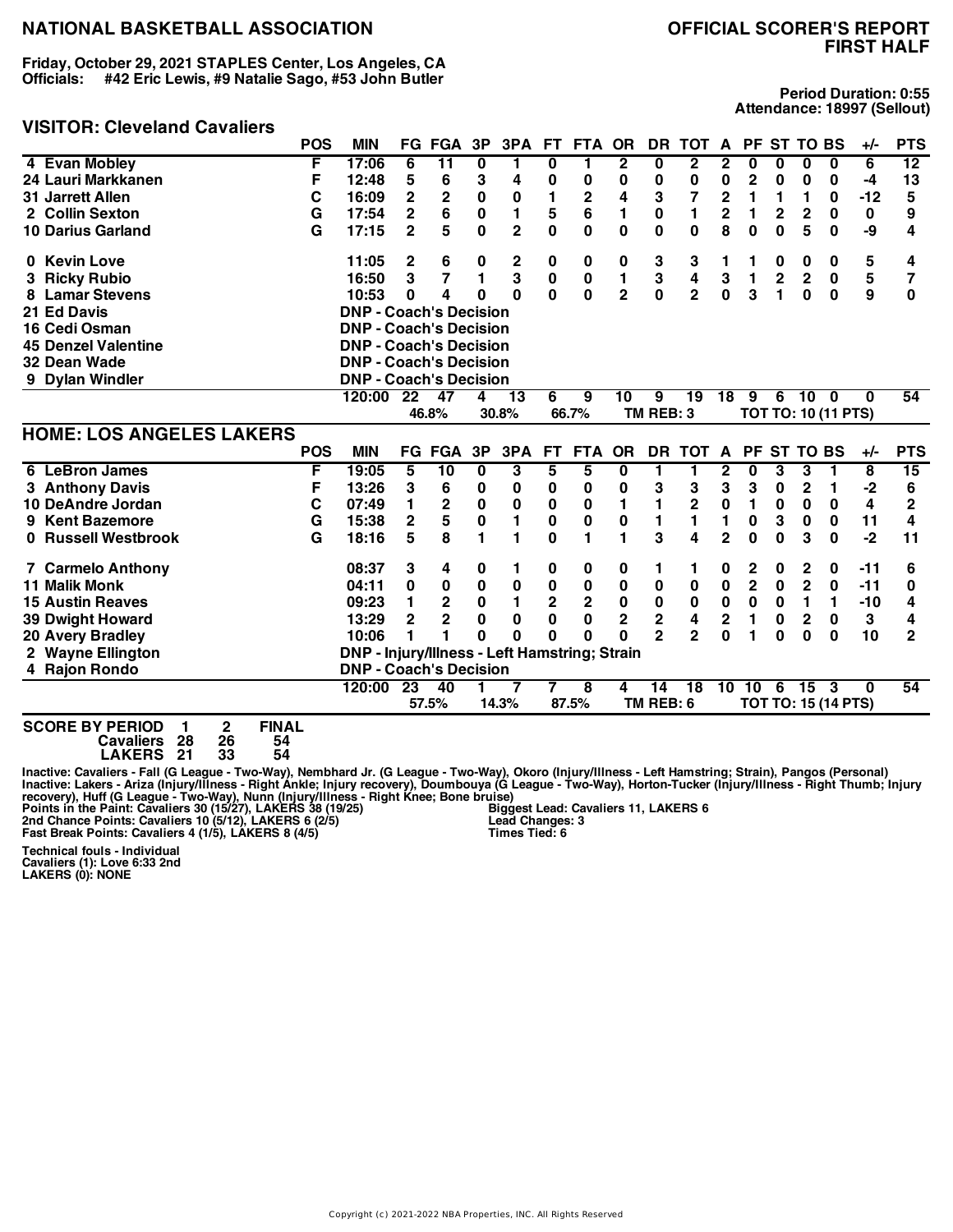**Friday, October 29, 2021 STAPLES Center, Los Angeles, CA Officials: #42 Eric Lewis, #9 Natalie Sago, #53 John Butler**

#### **VISITOR: Cleveland Cavaliers**

**Period Duration: 0:28 Attendance: 18997 (Sellout)**

|                                      | <b>POS</b> | <b>MIN</b>                                    |                 | FG FGA         | 3P             |                 |                | 3PA FT FTA              | <b>OR</b>               | DR                      | TOT A PF ST TO BS       |                |                |                 |              |                          | +/-         | <b>PTS</b>      |
|--------------------------------------|------------|-----------------------------------------------|-----------------|----------------|----------------|-----------------|----------------|-------------------------|-------------------------|-------------------------|-------------------------|----------------|----------------|-----------------|--------------|--------------------------|-------------|-----------------|
| 4 Evan Mobley                        | F          | 09:24                                         | 3               | 3              |                | 1               |                | $\mathbf{2}$            | 0                       | 3                       | 3                       |                | 0              | 0               | 0            | 0                        | 3           | 8               |
| 24 Lauri Markkanen                   | F          | 09:24                                         | $\overline{2}$  | 5              | 0              | $\mathbf 2$     | 0              | 0                       | 0                       | 2                       | 2                       |                | 0              | 0               | 0            | 0                        | 3           | 4               |
| 31 Jarrett Allen                     | С          | 09:41                                         | 0               | $\mathbf 0$    | $\bf{0}$       | $\mathbf 0$     | $\bf{0}$       | 0                       | 1                       | 0                       | 1                       | 1              | 0              | $\bf{0}$        | 0            | 0                        | -4          | 0               |
| 2 Collin Sexton                      | G          | 08:20                                         | 0               | 1              | $\bf{0}$       | 0               | $\mathbf 0$    | 0                       | 0                       | 1                       | 1                       | 0              | $\overline{2}$ | 0               | 1            | 0                        | $-10$       | 0               |
| <b>10 Darius Garland</b>             | G          | 08:05                                         | 3               | 5              | $\overline{2}$ | 4               | 0              | 0                       | $\bf{0}$                | 1                       | 1                       | $\overline{2}$ | $\mathbf 0$    | 0               | 0            | 0                        | 8           | 8               |
| 0 Kevin Love                         |            | 04:55                                         | 0               | 1.             | 0              | 1               | 0              | 0                       | 0                       | 0                       | 0                       |                | 0              | 0               | 1            | 0                        | -5          | 0               |
| <b>Ricky Rubio</b>                   |            | 07:35                                         | 3               | 6              | $\overline{2}$ | 4               | 3              | 3                       | $\overline{\mathbf{2}}$ | $\pmb{0}$               | $\overline{\mathbf{2}}$ | 1              | 1              | 1               | 1            | 0                        | $-4$        | 11              |
| <b>Lamar Stevens</b>                 |            | 02:36                                         | 0               |                | O              | $\Omega$        | $\mathbf{0}$   | $\bf{0}$                |                         | $\mathbf{0}$            | 1                       | $\bf{0}$       | $\mathbf 0$    | $\bf{0}$        | 0            | $\bf{0}$                 | -6          | 0               |
| 21 Ed Davis                          |            | <b>DNP - Coach's Decision</b>                 |                 |                |                |                 |                |                         |                         |                         |                         |                |                |                 |              |                          |             |                 |
| 16 Cedi Osman                        |            | <b>DNP - Coach's Decision</b>                 |                 |                |                |                 |                |                         |                         |                         |                         |                |                |                 |              |                          |             |                 |
| <b>45 Denzel Valentine</b>           |            | <b>DNP - Coach's Decision</b>                 |                 |                |                |                 |                |                         |                         |                         |                         |                |                |                 |              |                          |             |                 |
| 32 Dean Wade                         |            | <b>DNP - Coach's Decision</b>                 |                 |                |                |                 |                |                         |                         |                         |                         |                |                |                 |              |                          |             |                 |
| 9 Dylan Windler                      |            | <b>DNP - Coach's Decision</b>                 |                 |                |                |                 |                |                         |                         |                         |                         |                |                |                 |              |                          |             |                 |
|                                      |            | 60:00                                         | 11              | 22             | 5              | 12              | 4              | 5                       | 4                       | 7                       | 11                      | 7              | 3              | 1               | 3            | 0                        | $-3$        | $\overline{31}$ |
|                                      |            |                                               |                 | 50%            |                | 41.7%           |                | 80%                     |                         | TM REB: 2               |                         |                |                |                 |              | <b>TOT TO: 3 (4 PTS)</b> |             |                 |
| <b>HOME: LOS ANGELES LAKERS</b>      |            |                                               |                 |                |                |                 |                |                         |                         |                         |                         |                |                |                 |              |                          |             |                 |
|                                      | <b>POS</b> | <b>MIN</b>                                    |                 | FG FGA         | 3P             | 3PA             | FT.            | FTA OR                  |                         | DR                      | <b>TOT</b>              | A              | PF             | <b>ST TO BS</b> |              |                          | $+/-$       | <b>PTS</b>      |
| <b>LeBron James</b><br>6             | F          | 08:05                                         | $\mathbf{2}$    | 6              | 1              | 5               | 0              | 0                       | 1                       | 1                       | $\mathbf{2}$            | 2              | 0              | 0               | $\mathbf{2}$ | 0                        | -8          | 5               |
| 3 Anthony Davis                      | F          | 11:57                                         | 3               | 7              | 1              | $\overline{2}$  | 0              | 0                       |                         | $\mathbf 2$             | 3                       | 0              | 0              | 1               | 0            | 1                        | 3           | 7               |
| 10 DeAndre Jordan                    | С          | 06:49                                         | 1               | 1              | 0              | 0               | $\pmb{0}$      | 0                       | 3                       | $\overline{\mathbf{c}}$ | 5                       | 1              | 0              | 1               | 0            | 1                        | -9          | $\mathbf{2}$    |
| <b>Kent Bazemore</b><br>9            | G          | 06:49                                         | $\mathbf 0$     | $\mathbf 2$    | $\bf{0}$       | $\mathbf{1}$    | $\mathbf 0$    | $\bf{0}$                | $\mathbf 0$             | $\mathbf 0$             | $\mathbf 0$             | $\mathbf 0$    | 1              | $\bf{0}$        | $\bf{0}$     | $\bf{0}$                 | -9          | 0               |
| 0 Russell Westbrook                  | G          | 09:41                                         | $\mathbf{2}$    | 3              | $\bf{0}$       | $\bf{0}$        | $\overline{2}$ | $\overline{2}$          | $\bf{0}$                | $\mathbf{0}$            | $\bf{0}$                | 3              | 1              | $\bf{0}$        | $\bf{0}$     | $\bf{0}$                 | 4           | 6               |
| <b>7 Carmelo Anthony</b>             |            | 05:11                                         | 3               | 4              | 3              | 4               | 0              | 0                       | 0                       | 0                       | 0                       | 1              | 0              | 0               | 0            | 0                        | 12          | 9               |
| <b>11 Malik Monk</b>                 |            | 00:00                                         | 0               | 0              | 0              | 0               | 0              | 0                       | 0                       | 0                       | $\mathbf 0$             | 0              | 0              | $\bf{0}$        | $\bf{0}$     | 0                        | $\mathbf 0$ | 0               |
| <b>15 Austin Reaves</b>              |            | 05:11                                         | 1               | 1              | 1              | 1               | $\bf{0}$       | 0                       | $\bf{0}$                | 1                       | 1                       | $\mathbf{2}$   | 1              | $\bf{0}$        | $\bf{0}$     | 0                        | 12          | 3               |
| 39 Dwight Howard                     |            | 00:03                                         | 0               | 0              | $\bf{0}$       | 0               | 0              | 0                       | 0                       | 0                       | $\bf{0}$                | 0              | 0              | 0               | 0            | 0                        | $\mathbf 0$ | 0               |
| 20 Avery Bradley                     |            | 06:14                                         | 1               | $\overline{2}$ | O              | $\mathbf{0}$    | $\Omega$       | O                       |                         | U                       |                         | $\bf{0}$       | 0              | $\Omega$        | 0            | $\bf{0}$                 | 10          | $\overline{2}$  |
| 2 Wayne Ellington                    |            | DNP - Injury/Illness - Left Hamstring; Strain |                 |                |                |                 |                |                         |                         |                         |                         |                |                |                 |              |                          |             |                 |
| 4 Rajon Rondo                        |            | <b>DNP - Coach's Decision</b>                 |                 |                |                |                 |                |                         |                         |                         |                         |                |                |                 |              |                          |             |                 |
|                                      |            | 60:00                                         | $\overline{13}$ | 26             | 6              | $\overline{13}$ | $\mathbf{2}$   | $\overline{\mathbf{2}}$ | 6                       | 6                       | $\overline{12}$         | 9              | 3              | $\mathbf{2}$    | 2            | $\mathbf{2}$             | 3           | 34              |
|                                      |            |                                               |                 | 50%            |                | 46.2%           |                | 100%                    |                         | TM REB: 0               |                         |                |                |                 |              | <b>TOT TO: 2 (3 PTS)</b> |             |                 |
| CAARE BY BEBIAS<br>$-111.$<br>$\sim$ |            |                                               |                 |                |                |                 |                |                         |                         |                         |                         |                |                |                 |              |                          |             |                 |

**SCORE BY PERIOD 3 FINAL Cavaliers 31 31**

**LAKERS 34 34**

Inactive: Cavaliers - Fall (G League - Two-Way), Nembhard Jr. (G League - Two-Way), Okoro (Injury/Illness - Left Hamstring; Strain), Pangos (Personal)<br>Inactive: Lakers - Ariza (Injury/Illness - Right Ankle; Injury recovery **Biggest Lead: Cavaliers 9, LAKERS 3 Lead Changes: 3 Times Tied: 3**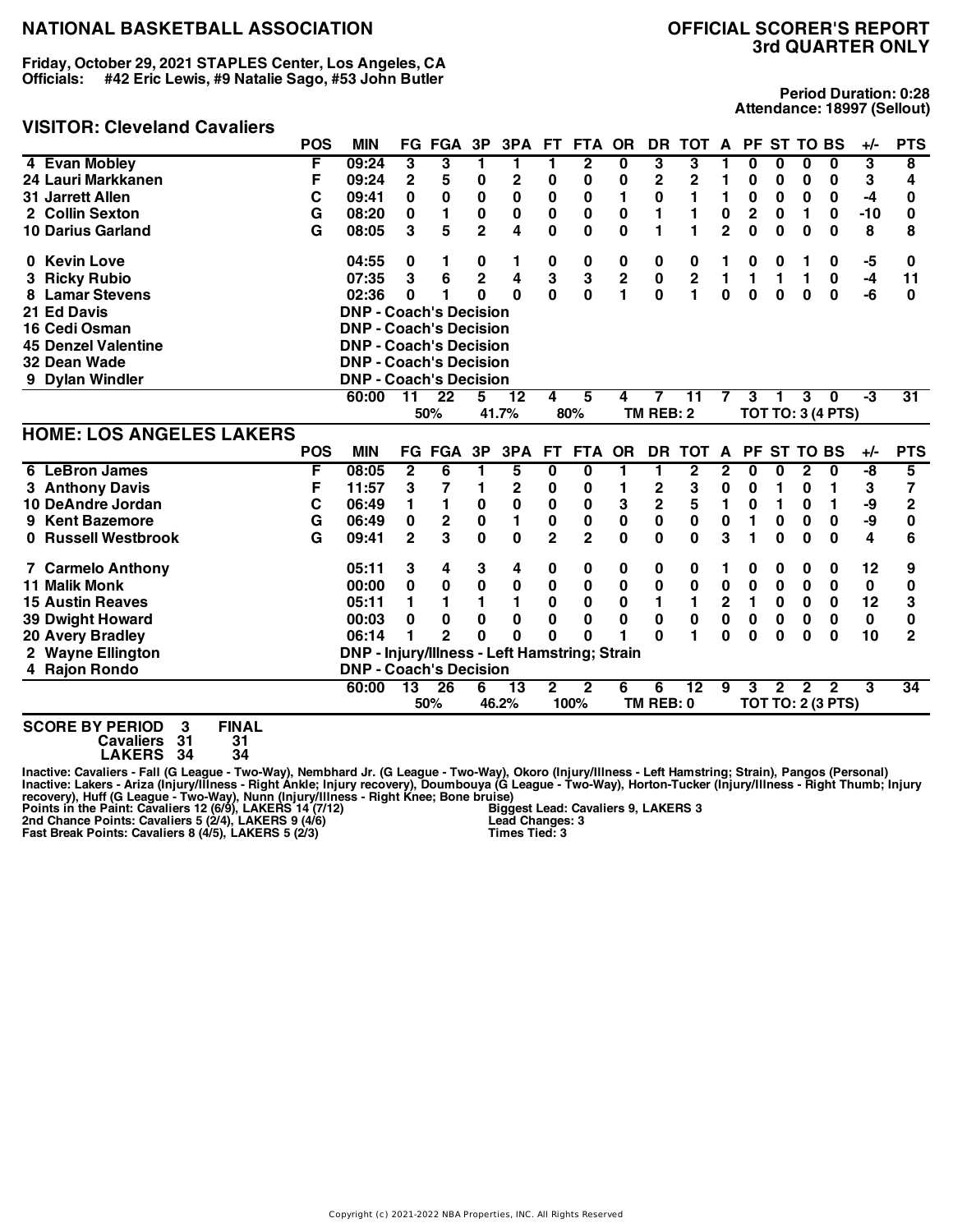**Friday, October 29, 2021 STAPLES Center, Los Angeles, CA Officials: #42 Eric Lewis, #9 Natalie Sago, #53 John Butler**

#### **VISITOR: Cleveland Cavaliers**

# **1st QUARTER - 3rd QUARTER**

**Period Duration: 1:39 Attendance: 18997 (Sellout)**

| VIJII UN. UITVTIAIIU VAVAIITI S                    | <b>POS</b>   | <b>MIN</b>                                           |                | <b>FG FGA</b>   | 3P           | 3PA                     | FT.            | FTA OR      |                | DR.             | TOT A        |                         |                         |             | PF ST TO BS     |                            | $+/-$        | <b>PTS</b>      |
|----------------------------------------------------|--------------|------------------------------------------------------|----------------|-----------------|--------------|-------------------------|----------------|-------------|----------------|-----------------|--------------|-------------------------|-------------------------|-------------|-----------------|----------------------------|--------------|-----------------|
| 4 Evan Mobley                                      | F            | 26:30                                                | 9              | 14              | 1            | 2                       | 1              | 3           | 2              | 3               | 5            | 3                       | 0                       | 0           | 0               | 0                          | 9            | 20              |
| 24 Lauri Markkanen                                 | F            | 22:12                                                | 7              | 11              | 3            | 6                       | 0              | 0           | 0              | 2               | $\mathbf 2$  | 1                       | $\overline{2}$          | 0           | 0               | 0                          | -1           | 17              |
| 31 Jarrett Allen                                   | C            | 25:50                                                | $\mathbf{2}$   | $\mathbf{2}$    | 0            | 0                       | 1              | 2           | 5              | 3               | 8            | 3                       | 1                       | 1           | 1               | 0                          | $-16$        | 5               |
| 2 Collin Sexton                                    | G            | 26:14                                                | $\mathbf 2$    | $\overline{7}$  | 0            | 1                       | 5              | 6           | 1              | 1               | $\mathbf{2}$ | $\overline{2}$          | 3                       | $\mathbf 2$ | 3               | 0                          | $-10$        | 9               |
| <b>10 Darius Garland</b>                           | G            | 25:20                                                | 5              | 10              | $\mathbf{2}$ | 6                       | 0              | 0           | $\mathbf 0$    | 1               | 1            | 10                      | $\bf{0}$                | $\bf{0}$    | 5               | 0                          | $-1$         | 12              |
| 0 Kevin Love                                       |              | 16:00                                                | $\mathbf{2}$   | 7               | 0            | 3                       | 0              | 0           | 0              | 3               | 3            | 2                       | 1                       | 0           | 1               | 0                          | 0            | 4               |
| 3 Ricky Rubio                                      |              | 24:25                                                | 6              | 13              | 3            | $\overline{\mathbf{z}}$ | 3              | 3           | 3              | 3               | 6            | 4                       | $\mathbf 2$             | 3           | 3               | $\mathbf 0$                | 1            | 18              |
| <b>Lamar Stevens</b><br>8                          |              | 13:29                                                | $\bf{0}$       | 5               | 0            | $\bf{0}$                | $\mathbf{0}$   | 0           | 3              | $\mathbf{0}$    | 3            | $\mathbf{0}$            | 3                       | 1           | $\mathbf{0}$    | $\bf{0}$                   | 3            | 0               |
| 21 Ed Davis                                        |              | <b>DNP - Coach's Decision</b>                        |                |                 |              |                         |                |             |                |                 |              |                         |                         |             |                 |                            |              |                 |
| 16 Cedi Osman                                      |              | <b>DNP - Coach's Decision</b>                        |                |                 |              |                         |                |             |                |                 |              |                         |                         |             |                 |                            |              |                 |
| <b>45 Denzel Valentine</b>                         |              | <b>DNP - Coach's Decision</b>                        |                |                 |              |                         |                |             |                |                 |              |                         |                         |             |                 |                            |              |                 |
| 32 Dean Wade                                       |              | <b>DNP - Coach's Decision</b>                        |                |                 |              |                         |                |             |                |                 |              |                         |                         |             |                 |                            |              |                 |
| 9 Dylan Windler                                    |              | <b>DNP - Coach's Decision</b>                        |                |                 |              |                         |                |             |                |                 |              |                         |                         |             |                 |                            |              |                 |
|                                                    |              | 180:00                                               | 33             | 69              | 9            | 25                      | 10             | 14          | 14             | 16              | 30           |                         | 25 12                   |             | 7 13            | $\mathbf{0}$               | $-3$         | 85              |
|                                                    |              |                                                      |                | 47.8%           |              | 36%                     |                | 71.4%       |                | TM REB: 5       |              |                         |                         |             |                 | <b>TOT TO: 13 (15 PTS)</b> |              |                 |
| <b>HOME: LOS ANGELES LAKERS</b>                    |              |                                                      |                |                 |              |                         |                |             |                |                 |              |                         |                         |             |                 |                            |              |                 |
|                                                    | <b>POS</b>   | <b>MIN</b>                                           |                | <b>FG FGA</b>   | 3P           | 3PA                     | <b>FT</b>      | FTA OR      |                | <b>DR</b>       | <b>TOT</b>   | A                       | <b>PF</b>               |             | ST TO BS        |                            | $+/-$        | <b>PTS</b>      |
| 6 LeBron James                                     | F            | 27:10                                                | 7              | $\overline{16}$ | 1            | 8                       | 5              | 5           | 1              | 2               | 3            | 4                       | 0                       | 3           | 5               | 1                          | $\bf{0}$     | 20              |
| 3 Anthony Davis                                    | F            | 25:23                                                | 6              | 13              | 1            | 2                       | 0              | 0           | 1              | 5               | 6            | 3                       | 3                       | 1           | 2               | $\mathbf{2}$               | 1            | 13              |
| 10 DeAndre Jordan                                  | C            | 14:38                                                | $\mathbf{2}$   | 3               | 0            | 0                       | 0              | 0           | 4              | 3               | 7            | 1                       | 1                       | 1           | 0               | 1                          | -5           | 4               |
| 9 Kent Bazemore                                    | G            | 22:27                                                | $\mathbf{2}$   | $\overline{7}$  | $\mathbf 0$  | $\mathbf 2$             | $\pmb{0}$      | 0           | 0              | $\blacksquare$  | 1            |                         | 1                       | 3           | 0               | 0                          | $\mathbf 2$  | 4               |
| 0 Russell Westbrook                                | G            | 27:57                                                | 7              | 11              | 1            | 1                       | $\overline{2}$ | 3           | 1              | 3               | 4            | 5                       | 1                       | 0           | 3               | $\bf{0}$                   | $\mathbf{2}$ | 17              |
| <b>7 Carmelo Anthony</b>                           |              | 13:48                                                | 6              | 8               | 3            | 5                       | 0              | 0           | 0              | 1               | 1            |                         | 2                       | 0           | 2               | 0                          | 1            | 15              |
| <b>11 Malik Monk</b>                               |              | 04:11                                                | 0              | 0               | 0            | 0                       | 0              | 0           | 0              | 0               | 0            | $\pmb{0}$               | $\overline{\mathbf{c}}$ | $\mathbf 0$ | $\mathbf 2$     | 0                          | $-11$        | 0               |
| <b>15 Austin Reaves</b>                            |              | 14:34                                                | $\mathbf{2}$   | 3               | 1            | $\mathbf 2$             | $\mathbf 2$    | $\mathbf 2$ | 0              | 1               | 1            | $\mathbf 2$             | 1                       | 0           | 1               | 1                          | $\mathbf 2$  | 7               |
| <b>39 Dwight Howard</b>                            |              | 13:32                                                | $\overline{2}$ | $\overline{2}$  | 0            | $\bf{0}$                | $\mathbf 0$    | 0           | $\overline{2}$ | $\overline{2}$  | 4            | $\overline{\mathbf{2}}$ | 1                       | 0           | $\overline{2}$  | 0                          | 3            | 4               |
| 20 Avery Bradley                                   |              | 16:20                                                | $\overline{2}$ | 3               | O            | $\bf{0}$                | $\mathbf{0}$   | O           |                | $\overline{2}$  | 3            | $\bf{0}$                | 1                       | $\Omega$    | $\bf{0}$        | $\Omega$                   | 20           | 4               |
| 2 Wayne Ellington                                  |              | <b>DNP - Injury/Illness - Left Hamstring; Strain</b> |                |                 |              |                         |                |             |                |                 |              |                         |                         |             |                 |                            |              |                 |
| 4 Rajon Rondo                                      |              | <b>DNP - Coach's Decision</b>                        |                |                 |              |                         |                |             |                |                 |              |                         |                         |             |                 |                            |              |                 |
|                                                    |              | 180:00                                               | 36             | 66              |              | 20                      | 9              | 10          | 10             | $\overline{20}$ | 30           |                         | $19 \ \ 13$             | 8           | 17 <sup>2</sup> | 5                          | 3            | $\overline{88}$ |
|                                                    |              |                                                      |                | 54.5%           |              | 35%                     |                | 90%         |                | TM REB: 6       |              |                         |                         |             |                 | TOT TO: 17 (17 PTS)        |              |                 |
| $\overline{2}$<br>3<br><b>SCORE BY PERIOD</b><br>1 | <b>FINAL</b> |                                                      |                |                 |              |                         |                |             |                |                 |              |                         |                         |             |                 |                            |              |                 |

**Cavaliers 28 26 31 85 LAKERS 21 33 34 88**

Inactive: Cavaliers - Fall (G League - Two-Way), Nembhard Jr. (G League - Two-Way), Okoro (Injury/Illness - Left Hamstring; Strain), Pangos (Personal)<br>Inactive: Lakers - Ariza (Injury/Illness - Right Ankle; Injury recovery **Biggest Lead: Cavaliers 11, LAKERS 6 Lead Changes: 6 Times Tied: 9**

**Technical fouls - Individual Cavaliers (1): Love 6:33 2nd LAKERS (0): NONE**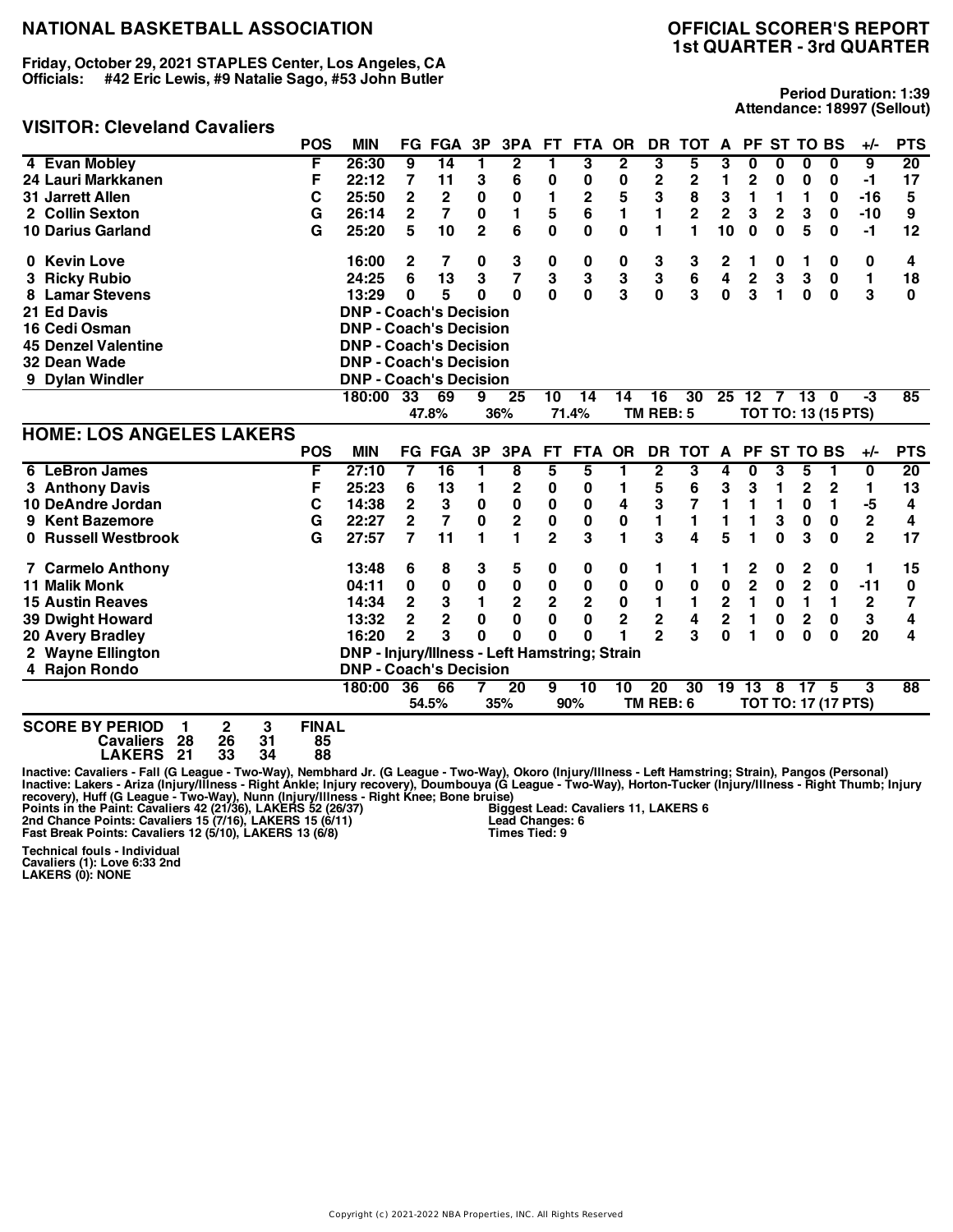**Friday, October 29, 2021 STAPLES Center, Los Angeles, CA Officials: #42 Eric Lewis, #9 Natalie Sago, #53 John Butler**

#### **VISITOR: Cleveland Cavaliers**

**Period Duration: 0:26 Attendance: 18997 (Sellout)**

|                                 | <b>POS</b> | <b>MIN</b>                                    |          | <b>FG FGA</b>  | 3P       | 3PA            | <b>FT</b>   | <b>FTA</b>     | <b>OR</b>    |                | DR TOT          | A         | <b>PF</b>      | <b>ST TO BS</b> |              |                          | $+/-$          | <b>PTS</b>      |
|---------------------------------|------------|-----------------------------------------------|----------|----------------|----------|----------------|-------------|----------------|--------------|----------------|-----------------|-----------|----------------|-----------------|--------------|--------------------------|----------------|-----------------|
| 4 Evan Mobley                   | F          | 09:46                                         | 1        | $\overline{2}$ | 0        | $\bf{0}$       | 1           | $\overline{2}$ | 0            | 1              | 1               | 0         | U              | $\mathbf{2}$    | $\bf{0}$     | $\bf{0}$                 | -9             | 3               |
| 24 Lauri Markkanen              | F          | 09:46                                         | 0        | 3              | 0        | 2              | 0           | 0              | 0            | 1              | 1               | 0         | 1              | 0               | 0            | 0                        | -9             | 0               |
| 31 Jarrett Allen                | C          | 05:20                                         | 0        | 1              | $\bf{0}$ | 0              | 1           | 2              | 1            | 0              |                 | 0         | 0              | 0               | 1            | 1                        | $-7$           | 1               |
| 2 Collin Sexton                 | G          | 05:25                                         | $\bf{0}$ | 2              | $\bf{0}$ | 1              | 0           | 0              | 0            | 1              | 1               | 1         | 0              | 0               | 0            | 0                        | -9             | 0               |
| <b>10 Darius Garland</b>        | G          | 06:57                                         | 1        | 4              | 1        | 3              | 3           | 4              | $\mathbf 0$  | 0              | $\bf{0}$        | 1         | 0              | 1               | 1            | 0                        | $-4$           | 6               |
| 0 Kevin Love                    |            | 00:00                                         | 0        | 0              | 0        | 0              | 0           | 0              | 0            | 0              | 0               | 0         | 0              | 0               | 0            | 0                        | 0              | 0               |
| <b>Ricky Rubio</b>              |            | 07:10                                         | 0        | $\mathbf 2$    | 0        | 1              | 0           | 0              | 0            | 0              | 0               | 0         | 0              | 0               | 0            | 0                        | -5             | 0               |
| <b>Lamar Stevens</b><br>8       |            | 06:40                                         | 1        | 2              | 1        | 1              | 0           | 0              |              | 0              | 1               | 0         | 0              | 0               | 0            | 0                        | $-2$           | 3               |
| <b>Dylan Windler</b>            |            | 02:14                                         | 0        | 0              | 0        | 0              | 0           | 0              | 0            | 0              | 0               | 0         | 0              | 0               | 0            | 0                        | 0              | 0               |
| 21 Ed Davis                     |            | 02:14                                         | $\bf{0}$ | 0              | 0        | 0              | 0           | 0              | 0            | 1              | 1               | 0         | 0              | 0               | 0            | 0                        | 0              | 0               |
| 32 Dean Wade                    |            | 02:14                                         | 0        | 0              | 0        | $\bf{0}$       | $\mathbf 0$ | $\mathbf 0$    | $\mathbf 0$  | $\mathbf 0$    | $\bf{0}$        | 1         | 0              | 0               | $\bf{0}$     | $\bf{0}$                 | $\bf{0}$       | 0               |
| <b>45 Denzel Valentine</b>      |            | 02:14                                         | 1        | 2              |          | 1              | U           | U              | O            | O              | $\Omega$        | 0         | U              | $\Omega$        | $\bf{0}$     | $\Omega$                 | $\Omega$       | 3               |
| 16 Cedi Osman                   |            | <b>DNP - Coach's Decision</b>                 |          |                |          |                |             |                |              |                |                 |           |                |                 |              |                          |                |                 |
|                                 |            | 60:00                                         | 4        | 18             | 3        | 9              | 5           | 8              | $\mathbf{2}$ | 4              | 6               | 3         | 1              | 3               | $\mathbf{2}$ |                          | -9             | $\overline{16}$ |
|                                 |            |                                               |          | 22.2%          |          | 33.3%          |             | 62.5%          |              | TM REB: 5      |                 |           |                |                 |              | <b>TOT TO: 2 (5 PTS)</b> |                |                 |
| <b>HOME: LOS ANGELES LAKERS</b> |            |                                               |          |                |          |                |             |                |              |                |                 |           |                |                 |              |                          |                |                 |
|                                 | <b>POS</b> | <b>MIN</b>                                    |          | <b>FG FGA</b>  | 3P       | 3PA            | FT.         | <b>FTA</b>     | <b>OR</b>    | <b>DR</b>      | <b>TOT</b>      | A         |                | PF ST TO BS     |              |                          | $+/-$          | <b>PTS</b>      |
| <b>LeBron James</b><br>6        | F          | 10:47                                         | 3        | 6              | 0        | $\overline{2}$ | 0           | 0              | 0            | 0              | 0               | 4         | 1              | 0               | $\mathbf{2}$ | $\bf{0}$                 | $\overline{9}$ | 6               |
| 3 Anthony Davis                 | F          | 05:40                                         | 1        | 1.             | 0        | 0              | 0           | 0              | 1            | 2              | 3               | 0         | 0              | 0               | 0            | 1                        | 10             | $\overline{2}$  |
| 10 DeAndre Jordan               | С          | 00:00                                         | 0        | 0              | 0        | 0              | 0           | 0              | 0            | 0              | 0               | 0         | 0              | 0               | 0            | 0                        | 0              | 0               |
| <b>Kent Bazemore</b><br>9       | G          | 05:42                                         | 0        | 0              | 0        | 0              | 0           | 0              | 0            | 1              | 1               | 1         | 1              | 1               | $\bf{0}$     | 0                        | 7              | 0               |
| 0 Russell Westbrook             | G          | 06:18                                         | 1        | 2              | $\bf{0}$ | 0              | 0           | 0              | 0            | $\overline{2}$ | $\overline{2}$  | 0         | 1              | $\bf{0}$        |              | $\bf{0}$                 | $\overline{2}$ | 2               |
| <b>7 Carmelo Anthony</b>        |            | 10:47                                         | 3        | 4              | 3        | 3              | 0           | 0              | 0            | 4              | 4               | 0         | 0              | 0               | 0            | 0                        | 9              | 9               |
| <b>11 Malik Monk</b>            |            | 01:13                                         | 0        | 0              | $\bf{0}$ | 0              | 0           | 0              | 0            | 0              | 0               | $\pmb{0}$ | 0              | 0               | 0            | 0                        | 0              | 0               |
| <b>15 Austin Reaves</b>         |            | 06:20                                         | 0        | 1              | 0        | 0              | 0           | 0              | 0            | $\mathbf 2$    | $\mathbf 2$     | 0         | 2              | 0               | 0            | 0                        | -1             | 0               |
| <b>39 Dwight Howard</b>         |            | 06:20                                         |          | 2              |          |                | 0           | 0              | 0            | 0              | 0               | 0         | 0              | 0               | 0            | 0                        | $-1$           | 3               |
| <b>20 Avery Bradley</b>         |            | 06:53                                         |          | $\overline{2}$ |          |                | U           | O              | O            | O              | $\bf{0}$        | 0         | $\overline{2}$ | 0               | $\bf{0}$     | $\bf{0}$                 | 10             | 3               |
| 2 Wayne Ellington               |            | DNP - Injury/Illness - Left Hamstring; Strain |          |                |          |                |             |                |              |                |                 |           |                |                 |              |                          |                |                 |
| 4 Rajon Rondo                   |            | <b>DNP - Coach's Decision</b>                 |          |                |          |                |             |                |              |                |                 |           |                |                 |              |                          |                |                 |
|                                 |            | 60:00                                         | 10       | 18             | 5        |                | $\bf{0}$    | 0              |              | 11             | $\overline{12}$ | 5         |                |                 | 3            |                          | 9              | 25              |
|                                 |            |                                               |          | 55.6%          |          | 71.4%          |             | 0%             |              | TM REB: 2      |                 |           |                |                 |              | <b>TOT TO: 5 (3 PTS)</b> |                |                 |

**SCORE BY PERIOD 4 FINAL Cavaliers 16 16**

**LAKERS 25 25**

Inactive: Cavaliers - Fall (G League - Two-Way), Nembhard Jr. (G League - Two-Way), Okoro (Injury/Illness - Left Hamstring; Strain), Pangos (Personal)<br>Inactive: Lakers - Ariza (Injury/Illness - Right Ankle; Injury recovery **Biggest Lead: Cavaliers 1, LAKERS 15 Lead Changes: 2 Times Tied: 0**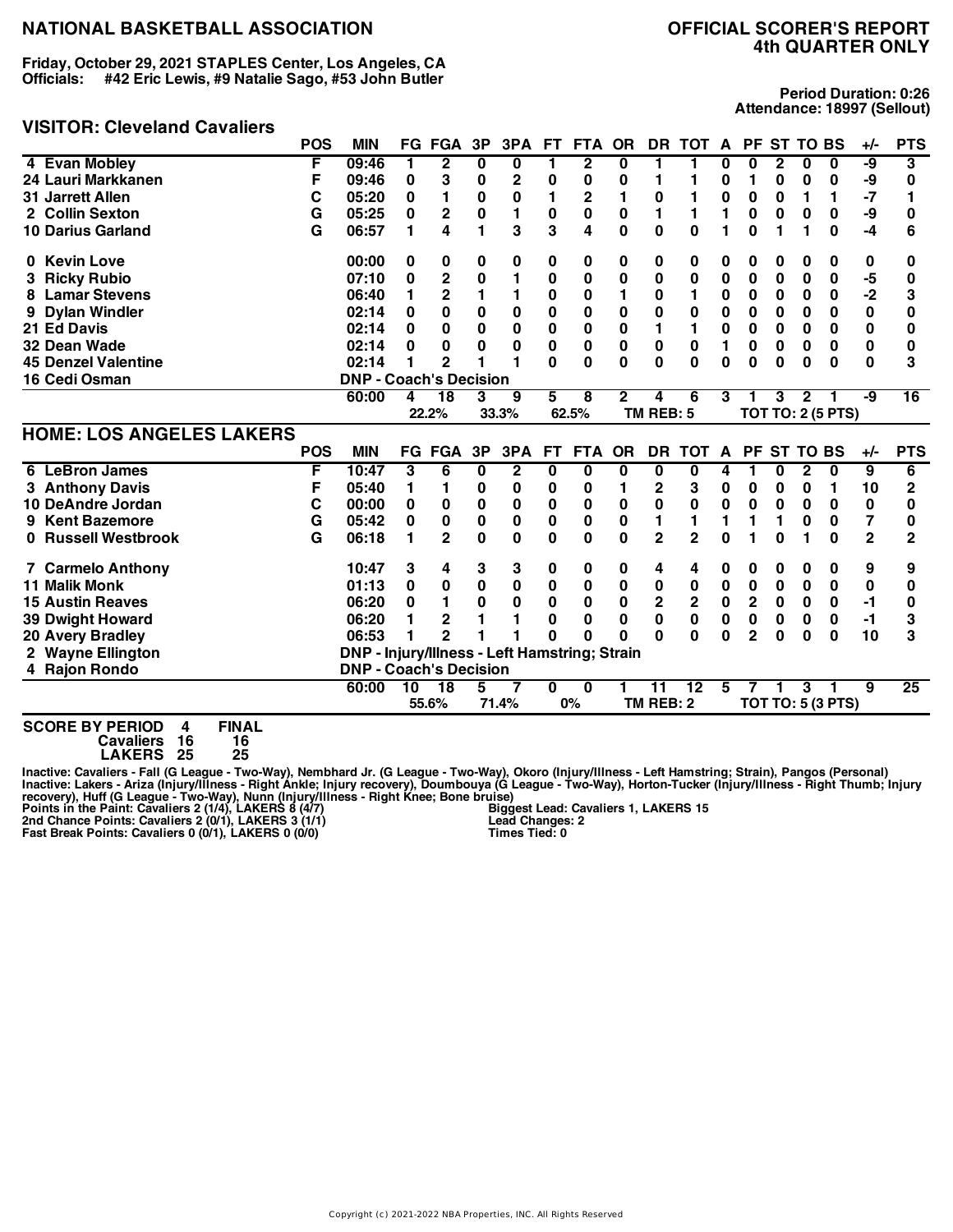**Friday, October 29, 2021 STAPLES Center, Los Angeles, CA Officials: #42 Eric Lewis, #9 Natalie Sago, #53 John Butler**

#### **VISITOR: Cleveland Cavaliers**

**Period Duration: 0:57 Attendance: 18997 (Sellout)**

|                                                    | <b>POS</b> | <b>MIN</b>                                    |                 | <b>FG FGA</b>   | 3P             | 3PA             | FT.            | <b>FTA</b>     | <b>OR</b>      | <b>DR</b>                | <b>TOT</b>      | $\mathsf{A}$   | <b>PF</b>      |              | <b>ST TO BS</b> |                          | $+/-$           | <b>PTS</b>   |
|----------------------------------------------------|------------|-----------------------------------------------|-----------------|-----------------|----------------|-----------------|----------------|----------------|----------------|--------------------------|-----------------|----------------|----------------|--------------|-----------------|--------------------------|-----------------|--------------|
| 4 Evan Mobley                                      | F          | 19:10                                         | 4               | 5               | 1              | 1               | $\overline{2}$ | 4              | 0              | 4                        | 4               |                | 0              | $\mathbf{2}$ | 0               | 0                        | -6              | 11           |
| 24 Lauri Markkanen                                 | F          | 19:10                                         | $\overline{2}$  | 8               | 0              | 4               | 0              | 0              | 0              | 3                        | 3               | 1              | 1              | 0            | 0               | 0                        | -6              | 4            |
| <b>31 Jarrett Allen</b>                            | C          | 15:01                                         | 0               | 1               | $\bf{0}$       | $\bf{0}$        | 1              | 2              | $\mathbf 2$    | 0                        | $\mathbf 2$     |                | 0              | 0            | 1               | 1                        | $-11$           | 1            |
| 2 Collin Sexton                                    | G          | 13:45                                         | 0               | 3               | $\mathbf 0$    | 1               | 0              | $\bf{0}$       | $\mathbf 0$    | $\overline{\mathbf{c}}$  | $\mathbf 2$     | 1              | 2              | 0            | 1               | 0                        | $-19$           | 0            |
| <b>10 Darius Garland</b>                           | G          | 15:02                                         | 4               | 9               | 3              | $\overline{7}$  | 3              | 4              | $\bf{0}$       | 1                        | 1               | 3              | 0              | 1            | 1               | 0                        | 4               | 14           |
| 0 Kevin Love                                       |            | 04:55                                         | 0               | 1.              | 0              | 1               | 0              | 0              | 0              | 0                        | 0               |                | 0              | 0            |                 | 0                        | -5              | 0            |
| <b>Ricky Rubio</b>                                 |            | 14:45                                         | 3               | 8               | $\overline{2}$ | 5               | 3              | 3              | $\overline{2}$ | 0                        | $\overline{2}$  | 1              | 1              | 1            | 1               | $\mathbf 0$              | -9              | 11           |
| <b>Lamar Stevens</b><br>8                          |            | 09:16                                         | 1               | 3               | 1              | 1               | 0              | 0              | $\overline{2}$ | 0                        | $\overline{2}$  | 0              | $\mathbf{0}$   | 0            | 0               | 0                        | -8              | 3            |
| <b>Dylan Windler</b>                               |            | 02:14                                         | $\bf{0}$        | 0               | 0              | 0               | 0              | 0              | 0              | 0                        | 0               | 0              | 0              | 0            | 0               | 0                        | 0               | 0            |
| 21 Ed Davis                                        |            | 02:14                                         | $\bf{0}$        | 0               | 0              | 0               | $\pmb{0}$      | 0              | 0              | 1                        | 1               | 0              | $\mathbf{0}$   | 0            | 0               | 0                        | $\pmb{0}$       | 0            |
| 32 Dean Wade                                       |            | 02:14                                         | $\bf{0}$        | 0               | 0              | 0               | $\pmb{0}$      | $\pmb{0}$      | 0              | 0                        | $\bf{0}$        | 1              | 0              | $\mathbf 0$  | 0               | 0                        | 0               | 0            |
| <b>45 Denzel Valentine</b>                         |            | 02:14                                         | 1               | $\overline{2}$  | 1              | 1               | $\bf{0}$       | 0              | $\bf{0}$       | $\bf{0}$                 | $\bf{0}$        | 0              | 0              | $\bf{0}$     | 0               | $\bf{0}$                 | $\bf{0}$        | 3            |
| 16 Cedi Osman                                      |            | <b>DNP - Coach's Decision</b>                 |                 |                 |                |                 |                |                |                |                          |                 |                |                |              |                 |                          |                 |              |
|                                                    |            | 120:00                                        | 15              | 40              | 8              | 21              | 9              | 13             | 6              | 11                       | 17              | 10             | 4              | 4            | 5               |                          | $-12$           | 47           |
|                                                    |            |                                               |                 | 37.5%           |                | 38.1%           |                | 69.2%          |                | TM REB: 7                |                 |                |                |              |                 | <b>TOT TO: 5 (9 PTS)</b> |                 |              |
| <b>HOME: LOS ANGELES LAKERS</b>                    |            |                                               |                 |                 |                |                 |                |                |                |                          |                 |                |                |              |                 |                          |                 |              |
|                                                    | <b>POS</b> | <b>MIN</b>                                    |                 | <b>FG FGA</b>   | 3P             | 3PA             | <b>FT</b>      | <b>FTA</b>     | <b>OR</b>      | <b>DR</b>                | <b>TOT</b>      | A              | <b>PF</b>      |              | <b>ST TO BS</b> |                          | +/-             | <b>PTS</b>   |
| <b>LeBron James</b><br>6                           | F          | 18:52                                         | 5               | $\overline{12}$ | 1              | 7               | $\bf{0}$       | 0              | 1              | 1                        | $\overline{2}$  | 6              | 1              | 0            | 4               | 0                        | 1               | 11           |
| 3 Anthony Davis                                    | F          | 17:37                                         | 4               | 8               | 1              | 2               | 0              | 0              | 2              | 4                        | 6               | 0              | 0              | 1            | 0               | $\mathbf{2}$             | 13              | 9            |
| 10 DeAndre Jordan                                  | C          | 06:49                                         | 1               | 1               | $\pmb{0}$      | 0               | 0              | $\pmb{0}$      | 3              | $\overline{\mathbf{c}}$  | 5               | 1              | 0              | 1            | 0               | 1                        | -9              | $\mathbf{2}$ |
| <b>Kent Bazemore</b><br>9                          | G          | 12:31                                         | $\pmb{0}$       | $\mathbf 2$     | $\mathbf 0$    | 1               | 0              | $\bf{0}$       | $\bf{0}$       | 1                        | $\mathbf{1}$    | 1              | $\overline{c}$ | 1            | 0               | 0                        | $-2$            | 0            |
| 0 Russell Westbrook                                | G          | 15:59                                         | 3               | 5               | $\bf{0}$       | $\bf{0}$        | $\overline{2}$ | $\overline{2}$ | $\mathbf{0}$   | $\overline{2}$           | $\overline{2}$  | 3              | $\overline{2}$ | $\bf{0}$     | 1               | $\Omega$                 | 6               | 8            |
| 7 Carmelo Anthony                                  |            | 15:58                                         | 6               | 8               | 6              | 7               | 0              | 0              | 0              | 4                        | 4               |                | 0              | 0            | 0               | 0                        | 21              | 18           |
| <b>11 Malik Monk</b>                               |            | 01:13                                         | 0               | 0               | 0              | 0               | 0              | 0              | 0              | 0                        | $\bf{0}$        | $\pmb{0}$      | 0              | 0            | 0               | 0                        | $\mathbf{0}$    | 0            |
| <b>15 Austin Reaves</b>                            |            | 11:31                                         | 1               | $\mathbf{2}$    | 1              | 1               | $\mathbf{0}$   | 0              | 0              | 3                        | 3               | $\overline{2}$ | 3              | 0            | $\bf{0}$        | 0                        | 11              | 3            |
| <b>39 Dwight Howard</b>                            |            | 06:23                                         | 1               | $\overline{2}$  |                |                 | 0              | $\bf{0}$       | 0              | $\bf{0}$                 | $\bf{0}$        | 0              | $\mathbf{0}$   | 0            | 0               | 0                        | $-1$            | 3            |
| 20 Avery Bradley                                   |            | 13:07                                         | $\overline{2}$  | 4               |                |                 | Û              | U              |                | U                        |                 | O              | $\overline{2}$ | $\Omega$     | $\bf{0}$        | $\bf{0}$                 | 20              | 5            |
| 2 Wayne Ellington                                  |            | DNP - Injury/Illness - Left Hamstring; Strain |                 |                 |                |                 |                |                |                |                          |                 |                |                |              |                 |                          |                 |              |
| 4 Rajon Rondo                                      |            | <b>DNP - Coach's Decision</b>                 |                 |                 |                |                 |                |                |                |                          |                 |                |                |              |                 |                          |                 |              |
|                                                    |            | 120:00                                        | $\overline{23}$ | 44              | 11             | $\overline{20}$ | $\mathbf{2}$   | $\mathbf{2}$   |                | $\overline{\mathbf{17}}$ | $\overline{24}$ | 14             | 10             | 3            | 5               | 3                        | $\overline{12}$ | 59           |
|                                                    |            |                                               |                 | 52.3%           |                | 55%             |                | 100%           |                | TM REB: 2                |                 |                |                |              |                 | <b>TOT TO: 7 (6 PTS)</b> |                 |              |
| COORE BY BEBIOB A<br><b>FILLAI</b><br>$\mathbf{A}$ |            |                                               |                 |                 |                |                 |                |                |                |                          |                 |                |                |              |                 |                          |                 |              |

**SCORE BY PERIOD 3 4 FINAL Cavaliers 31 16 47 LAKERS 34 25 59**

Inactive: Cavaliers - Fall (G League - Two-Way), Nembhard Jr. (G League - Two-Way), Okoro (Injury/Illness - Left Hamstring; Strain), Pangos (Personal)<br>Inactive: Lakers - Ariza (Injury/Illness - Right Ankle; Injury recovery **Biggest Lead: Cavaliers 9, LAKERS 15 Lead Changes: 5 Times Tied: 3**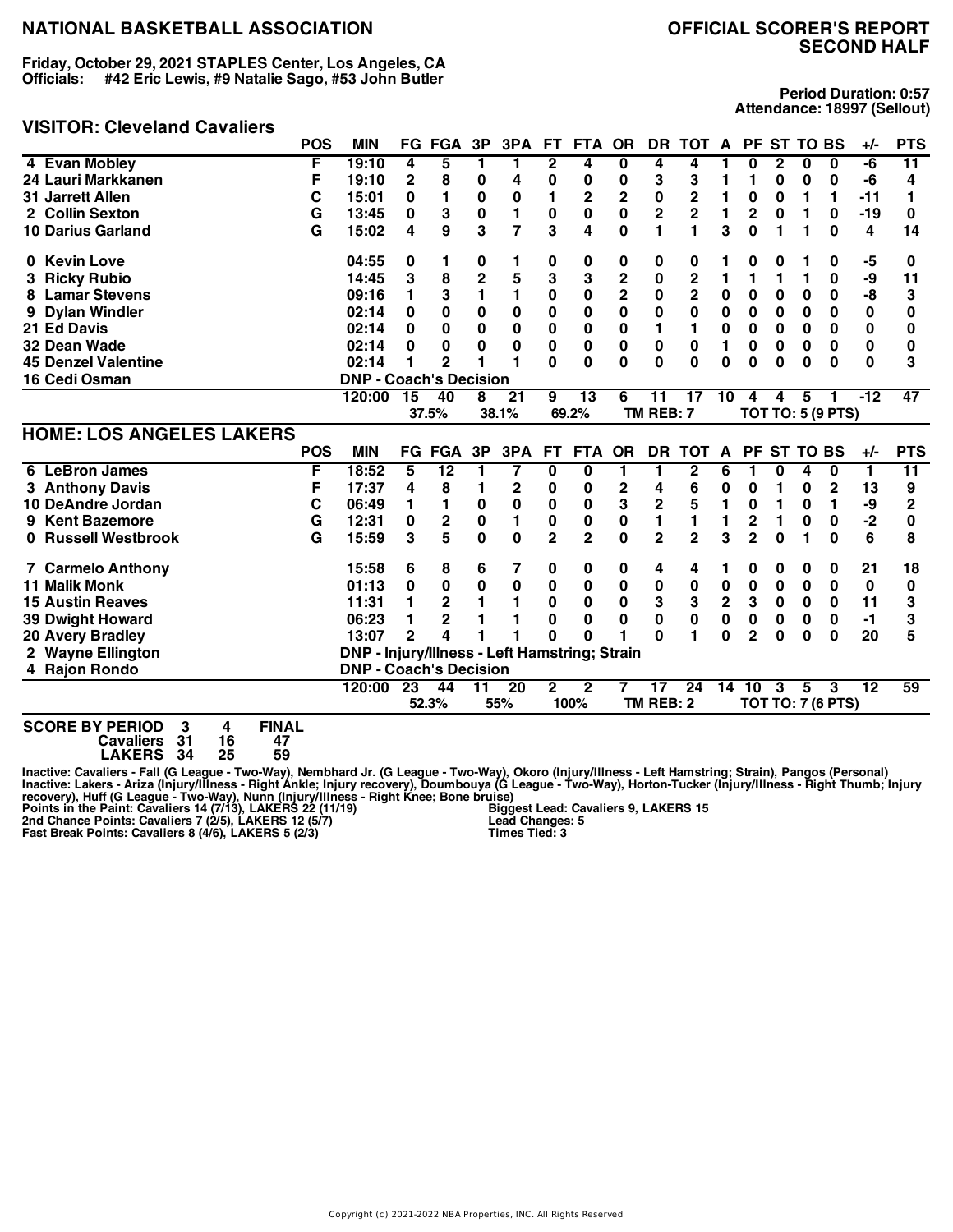**Cleveland Cavaliers at LOS ANGELES LAKERS Friday, October 29, 2021 STAPLES Center, Los Angeles, CA LAKERS Starters: K.Bazemore A.Davis L.James D.Jordan R.Westbrook Cavaliers Starters: J.Allen D.Garland L.Markkanen E.Mobley C.Sexton**

| <b>Time</b><br>12:00                                        | <b>LAKERS</b>                                                                                                                                                                                                                                   | <b>Score</b><br>Start of Period (7:40 PM) | Lead               | <b>Cavaliers</b>                                                                                                          |
|-------------------------------------------------------------|-------------------------------------------------------------------------------------------------------------------------------------------------------------------------------------------------------------------------------------------------|-------------------------------------------|--------------------|---------------------------------------------------------------------------------------------------------------------------|
| 12:00<br>11:45                                              |                                                                                                                                                                                                                                                 |                                           |                    | JUMP BALL D.Jordan VS. J.Allen: TIP TO E.Mobley<br><b>D.Garland Out Of Bounds Bad Pass TURNOVER</b><br>#1                 |
| 11:24<br>11:13<br>11:10<br>11:08<br>11:06                   | D.Jordan Alley Oop Dunk (A.Davis)                                                                                                                                                                                                               | $2 - 0$                                   | $+2$               | MISS C.Sexton 13' Fadeaway Shot<br><b>J.Allen REBOUND</b><br>MISS L.Markkanen 25' 3PT Jump Shot<br><b>J.Allen REBOUND</b> |
| 11:02<br>10:38                                              | <b>R.Westbrook Bad Pass TURNOVER #1</b>                                                                                                                                                                                                         | $2 - 2$                                   | <b>TIE</b>         | E. Mobley Alley Oop Dunk (D. Garland)<br><b>J.Allen STEAL</b>                                                             |
| 10:33                                                       |                                                                                                                                                                                                                                                 | $2 - 5$                                   | $-3*$              | L.Markkanen 25' 3PT FB Running Shot<br>(D.Garland)                                                                        |
| 10:18<br>10:16<br>10:06<br>10:02<br>10:00<br>10:00<br>09:56 | MISS L.James 23' 3PT Step Back Shot<br><b>D.Jordan REBOUND</b><br><b>MISS A.Davis 17' Step Back Shot</b><br><b>R.Westbrook REBOUND</b><br><b>MISS R.Westbrook Layup</b><br><b>LAKERS REBOUND</b><br>A.Davis Out Of Bounds Lost Ball TURNOVER #2 |                                           |                    |                                                                                                                           |
| 09:43                                                       | <b>A.Davis BLOCK</b>                                                                                                                                                                                                                            |                                           |                    | <b>MISS E.Mobley 11' Pullup Shot</b>                                                                                      |
| 09:40<br>09:35                                              |                                                                                                                                                                                                                                                 | $2 - 7$                                   |                    | <b>E.Mobley REBOUND</b><br>E.Mobley 16' Pullup Shot (C.Sexton)                                                            |
| 09:27                                                       | <b>L.James Driving Layup</b>                                                                                                                                                                                                                    | $4 - 7$                                   | -5<br>$-3$         |                                                                                                                           |
| 09:16                                                       |                                                                                                                                                                                                                                                 |                                           |                    | MISS E.Mobley 25' 3PT Jump Shot                                                                                           |
| 09:13<br>08:55                                              | <b>R.Westbrook REBOUND</b><br><b>MISS D.Jordan 2' Hook</b>                                                                                                                                                                                      |                                           |                    |                                                                                                                           |
| 08:53                                                       |                                                                                                                                                                                                                                                 |                                           |                    | <b>J.Allen REBOUND</b>                                                                                                    |
| 08:49<br>08:45                                              | <b>A.Davis REBOUND</b>                                                                                                                                                                                                                          |                                           |                    | MISS D.Garland 26' 3PT Pullup Shot                                                                                        |
| 08:32                                                       | R.Westbrook 25' 3PT Jump Shot (A.Davis)                                                                                                                                                                                                         | $7 - 7$                                   | <b>TIE</b>         |                                                                                                                           |
| 08:15<br>07:57                                              | R. Westbrook Driving Finger Roll Layup                                                                                                                                                                                                          | $7 - 9$<br>$9 - 9$                        | $-2$<br><b>TIE</b> | <b>E.Mobley 10' Floating Shot (D.Garland)</b>                                                                             |
| 07:42                                                       |                                                                                                                                                                                                                                                 | $9 - 11$                                  | $-2$               | J.Allen 3' Turnaround Hook (D.Garland)                                                                                    |
| 07:22<br>07:22                                              | MISS L.James 25' 3PT Step Back Shot<br><b>LAKERS REBOUND</b>                                                                                                                                                                                    |                                           |                    |                                                                                                                           |
| 07:22<br>07:06                                              | <b>A.Davis Driving Finger Roll Layup</b>                                                                                                                                                                                                        | $11 - 11$                                 | <b>TIE</b>         | L.Markkanen L.B Foul (P1, T1) (E.Lewis)                                                                                   |
| 06:46                                                       |                                                                                                                                                                                                                                                 |                                           |                    | <b>C.Sexton Traveling TURNOVER #2</b>                                                                                     |
| 06:46<br>06:46                                              | TIMEOUT (1)                                                                                                                                                                                                                                     |                                           |                    | <b>SUB: R.Rubio FOR E.Mobley</b>                                                                                          |
| 06:46                                                       |                                                                                                                                                                                                                                                 |                                           |                    | <b>SUB: K.Love FOR C.Sexton</b>                                                                                           |
| 06:32                                                       | A.Davis 5' Driving Hook (L.James)                                                                                                                                                                                                               | $13 - 11$                                 | $+2^*$             |                                                                                                                           |
| 06:16<br>06:13                                              | <b>K.Bazemore STEAL</b><br><b>K.Bazemore FB Running Reverse Layup</b>                                                                                                                                                                           | $15 - 11$                                 | $+4$               | D.Garland Lost Ball TURNOVER #3                                                                                           |
| 06:13                                                       |                                                                                                                                                                                                                                                 |                                           |                    | L.Markkanen Violation: Defensive Goaltending<br>(E.Lewis)                                                                 |
| 05:55                                                       |                                                                                                                                                                                                                                                 | 15-13                                     | $+2$               | R.Rubio 12' Pullup Shot (J.Allen)                                                                                         |
| 05:39<br>05:27                                              | <b>R.Westbrook Driving Dunk (K.Bazemore)</b>                                                                                                                                                                                                    | $17-13$                                   | $+4$               | MISS R.Rubio 25' 3PT Jump Shot                                                                                            |
| 05:23<br>05:12                                              | <b>D.Jordan REBOUND</b><br><b>MISS L.James 3' Bank Shot</b>                                                                                                                                                                                     |                                           |                    |                                                                                                                           |
| 05:09<br>04:55<br>04:50                                     |                                                                                                                                                                                                                                                 |                                           |                    | <b>K.Love REBOUND</b><br><b>MISS K.Love 4' Turnaround Hook</b><br><b>J.Allen REBOUND</b>                                  |
| 04:50<br>04:36                                              | A.Davis 5' Fadeaway Shot                                                                                                                                                                                                                        | $17 - 15$<br>$19 - 15$                    | $+2$<br>+4         | <b>J.Allen Putback Dunk</b>                                                                                               |
| 04:21                                                       |                                                                                                                                                                                                                                                 |                                           |                    | MISS K.Love 26' 3PT Jump Shot                                                                                             |
| 04:18                                                       | <b>R.Westbrook REBOUND</b>                                                                                                                                                                                                                      |                                           |                    |                                                                                                                           |
| 04:15<br>04:11<br>04:11                                     | <b>R.Westbrook Bad Pass TURNOVER #3</b><br>D.Jordan Take Foul (P1, T1) (E.Lewis)<br><b>SUB: M.Monk FOR R.Westbrook</b>                                                                                                                          |                                           |                    | <b>R.Rubio STEAL</b>                                                                                                      |
| 04:11                                                       | <b>SUB: C.Anthony FOR D.Jordan</b>                                                                                                                                                                                                              |                                           |                    |                                                                                                                           |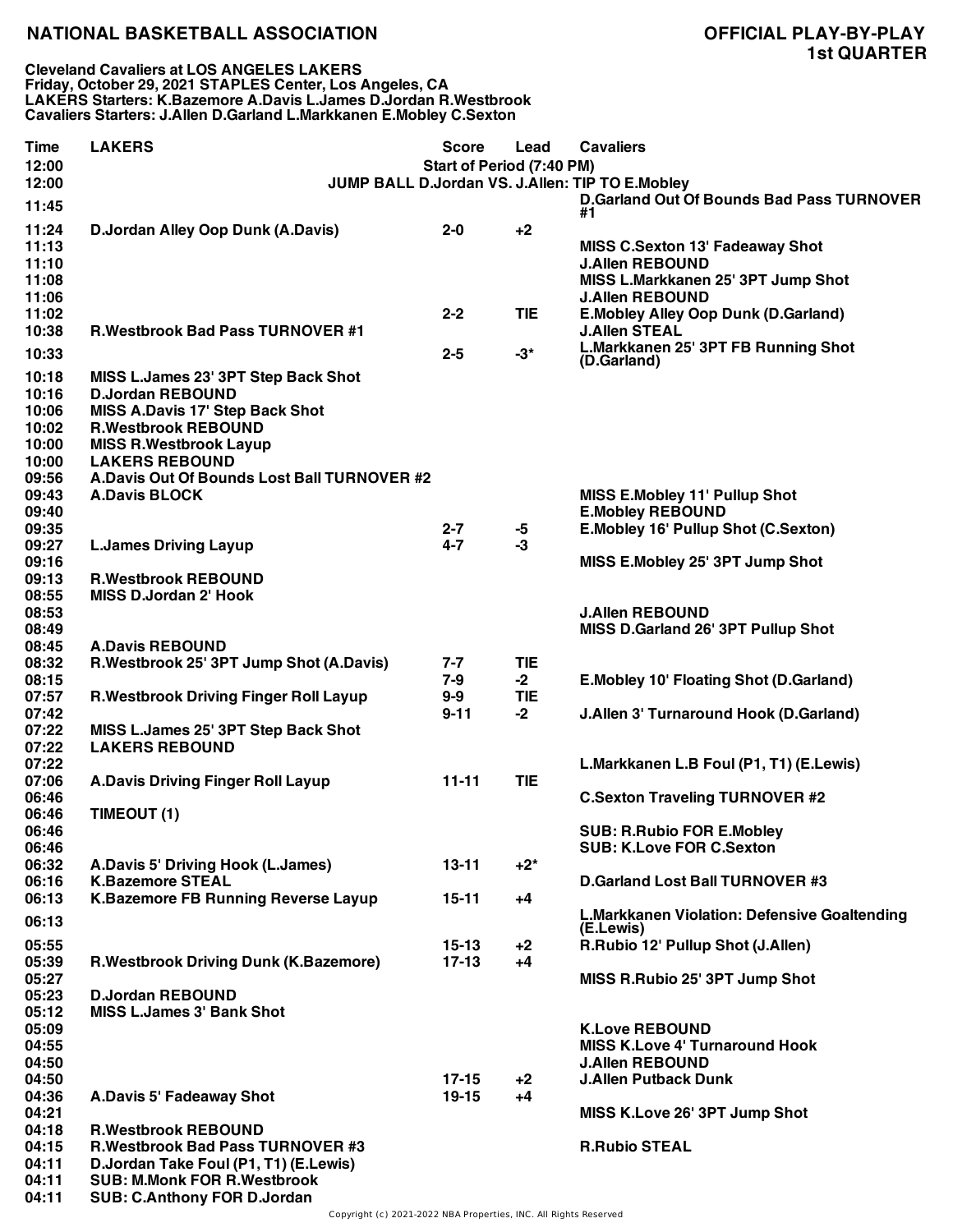**Cleveland Cavaliers at LOS ANGELES LAKERS Friday, October 29, 2021 STAPLES Center, Los Angeles, CA LAKERS Starters: K.Bazemore A.Davis L.James D.Jordan R.Westbrook Cavaliers Starters: J.Allen D.Garland L.Markkanen E.Mobley C.Sexton**

| <b>Time</b><br>04:11<br>04:11<br>04:11<br>04:00<br>03:56 | <b>LAKERS</b>                                        | <b>Score</b>                                          | Lead              | <b>Cavaliers</b><br><b>SUB: L.Stevens FOR D.Garland</b><br><b>SUB: E.Mobley FOR L.Markkanen</b><br><b>SUB: C.Sexton FOR J.Allen</b><br>MISS K.Love 13' Turnaround Fadeaway Shot<br><b>Cavaliers REBOUND</b> |
|----------------------------------------------------------|------------------------------------------------------|-------------------------------------------------------|-------------------|-------------------------------------------------------------------------------------------------------------------------------------------------------------------------------------------------------------|
| 03:56<br>03:47                                           | <b>SUB: A.Reaves FOR K.Bazemore</b>                  |                                                       |                   | <b>MISS L.Stevens Cutting Dunk</b>                                                                                                                                                                          |
| 03:46<br>03:42                                           | <b>L.James REBOUND</b>                               |                                                       |                   | L.Stevens S.FOUL (P1, T2) (E.Lewis)                                                                                                                                                                         |
| 03:42                                                    | L. James Free Throw 1 of 2                           | $20 - 15$                                             | $+5$              |                                                                                                                                                                                                             |
| 03:42                                                    | L. James Free Throw 2 of 2                           | $21 - 15$                                             | +6                |                                                                                                                                                                                                             |
| 03:31<br>03:26                                           | <b>A.Reaves BLOCK</b>                                |                                                       |                   | <b>MISS R.Rubio 8' Driving Floating Shot</b><br><b>Cavaliers REBOUND</b>                                                                                                                                    |
| 03:26                                                    |                                                      |                                                       |                   | <b>JUMP BALL A.Reaves VS. R.Rubio: TIP TO C.Sexton</b>                                                                                                                                                      |
| 03:23                                                    |                                                      | $21 - 17$                                             | +4                | <b>C.Sexton Driving Layup</b>                                                                                                                                                                               |
| 03:18                                                    | <b>L.James Out Of Bounds Bad Pass TURNOVER</b><br>#4 |                                                       |                   |                                                                                                                                                                                                             |
| 03:03                                                    |                                                      | $21 - 19$                                             | $+2$              | <b>K.Love Reverse Layup (R.Rubio)</b>                                                                                                                                                                       |
| 03:03                                                    | TIMEOUT (2)                                          |                                                       |                   |                                                                                                                                                                                                             |
| 03:03                                                    | <b>SUB: R.Westbrook FOR L.James</b>                  |                                                       |                   |                                                                                                                                                                                                             |
| 02:50                                                    | <b>M.Monk Out Of Bounds Bad Pass TURNOVER #5</b>     |                                                       |                   |                                                                                                                                                                                                             |
| 02:39                                                    | M.Monk P.FOUL (P1, T2) (N.Sago)                      |                                                       |                   |                                                                                                                                                                                                             |
| 02:31                                                    |                                                      | $21 - 21$                                             | <b>TIE</b>        | <b>E.Mobley Cutting Layup (R.Rubio)</b>                                                                                                                                                                     |
| 02:15                                                    | <b>R.Westbrook Bad Pass TURNOVER #6</b>              |                                                       |                   | <b>C.Sexton STEAL</b>                                                                                                                                                                                       |
| 02:13                                                    | M.Monk S.FOUL (P2, T3) (J.Butler)                    |                                                       |                   |                                                                                                                                                                                                             |
| 02:13                                                    |                                                      |                                                       |                   | <b>MISS C.Sexton Free Throw 1 of 2</b>                                                                                                                                                                      |
| 02:13                                                    |                                                      | $21 - 22$                                             | $-1$ <sup>*</sup> | <b>C.Sexton Free Throw 2 of 2</b>                                                                                                                                                                           |
| 01:53                                                    | <b>C.Anthony Lost Ball TURNOVER #7</b>               |                                                       |                   | <b>R.Rubio STEAL</b>                                                                                                                                                                                        |
| 01:48                                                    |                                                      |                                                       |                   | MISS R.Rubio 25' 3PT FB Running Shot                                                                                                                                                                        |
| 01:43                                                    |                                                      |                                                       |                   | <b>L.Stevens REBOUND</b>                                                                                                                                                                                    |
| 01:43                                                    |                                                      |                                                       |                   | <b>MISS L.Stevens FB Tip Layup</b>                                                                                                                                                                          |
| 01:42                                                    | <b>A.Davis REBOUND</b>                               |                                                       |                   |                                                                                                                                                                                                             |
| 01:42                                                    | <b>A.Davis Lost Ball TURNOVER #8</b>                 |                                                       |                   | <b>L.Stevens STEAL</b>                                                                                                                                                                                      |
| 01:42                                                    | A.Davis Take Foul (P1, T4) (E.Lewis)                 |                                                       |                   |                                                                                                                                                                                                             |
| 01:29                                                    | A.Davis S.FOUL (P2.PN) (N.Sago)                      |                                                       |                   |                                                                                                                                                                                                             |
| 01:29                                                    |                                                      | $21 - 23$                                             | $-2$              | <b>C.Sexton Free Throw 1 of 2</b>                                                                                                                                                                           |
| 01:29                                                    | <b>SUB: D.Howard FOR A.Davis</b>                     |                                                       |                   |                                                                                                                                                                                                             |
| 01:29                                                    |                                                      | $21 - 24$                                             | $-3$              | <b>C.Sexton Free Throw 2 of 2</b>                                                                                                                                                                           |
| 01:22                                                    | <b>C.Anthony Offensive (P1) (N.Sago)</b>             |                                                       |                   |                                                                                                                                                                                                             |
| 01:22                                                    | <b>C.Anthony Foul TURNOVER #9</b>                    |                                                       |                   |                                                                                                                                                                                                             |
| 01:13                                                    |                                                      |                                                       |                   | MISS E.Mobley 20' Pullup Shot                                                                                                                                                                               |
| 01:09                                                    |                                                      |                                                       |                   | <b>E.Mobley REBOUND</b>                                                                                                                                                                                     |
| :59.0                                                    |                                                      |                                                       |                   | <b>MISS E.Mobley Driving Layup</b>                                                                                                                                                                          |
| :52.6                                                    |                                                      |                                                       |                   | <b>L.Stevens REBOUND</b>                                                                                                                                                                                    |
| :52.6                                                    |                                                      |                                                       |                   | <b>MISS L.Stevens Tip Layup</b>                                                                                                                                                                             |
| :51.6                                                    | <b>C.Anthony REBOUND</b>                             |                                                       |                   |                                                                                                                                                                                                             |
| :51.5                                                    |                                                      |                                                       |                   | R.Rubio P.FOUL (P1, T3) (J.Butler)                                                                                                                                                                          |
| :43.2                                                    | <b>MISS R.Westbrook 15' Pullup Shot</b>              |                                                       |                   |                                                                                                                                                                                                             |
| :40.4                                                    |                                                      |                                                       |                   | <b>K.Love REBOUND</b>                                                                                                                                                                                       |
| :37.7                                                    |                                                      | $21 - 26$                                             | -5                | <b>C.Sexton Running Finger Roll Layup (K.Love)</b>                                                                                                                                                          |
| :29.1                                                    | <b>M.Monk Out Of Bounds Bad Pass TURNOVER</b>        |                                                       |                   |                                                                                                                                                                                                             |
|                                                          | #10                                                  |                                                       |                   |                                                                                                                                                                                                             |
| :10.4                                                    |                                                      | $21 - 28$                                             | -7                | K.Love 6' Turnaround Hook (R.Rubio)                                                                                                                                                                         |
| :00.7                                                    | MISS A.Reaves 25' 3PT Jump Shot                      |                                                       |                   |                                                                                                                                                                                                             |
| :00.7                                                    | <b>LAKERS REBOUND</b>                                |                                                       |                   |                                                                                                                                                                                                             |
|                                                          |                                                      | End of 1st QUARTER (21-28)<br>End of Period (8:05 PM) |                   |                                                                                                                                                                                                             |

Copyright (c) 2021-2022 NBA Properties, INC. All Rights Reserved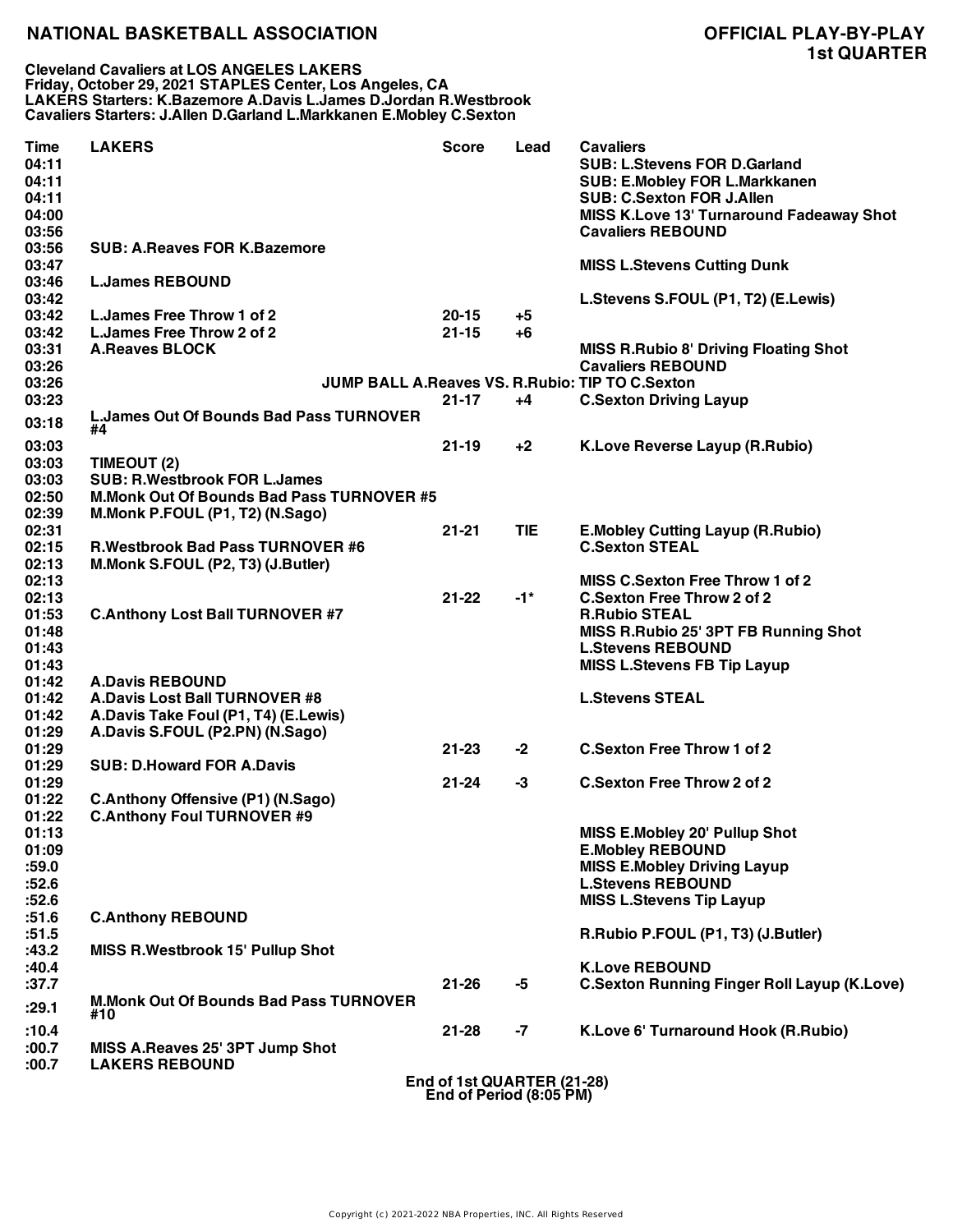**BIG HOME LEAD 6 \*LEAD CHANGES 3 BIG VISITOR LEAD 7 TIMES TIED 5**

**10 FOR 14 PTS TURNOVERS 3 FOR 6 PTS 9/17 FOR 52.9% FIELD GOALS 12/28 FOR 42.9% 2/2 FOR 100% FREE THROWS 3/4 FOR 75% OFF: 5 DEF: 7 REBOUNDS OFF: 10 DEF: 3 R.Westbrook: 7 HIGH SCORER E.Mobley: 8 R.Westbrook: 3 HIGH REBOUNDER J.Allen: 4 A.Davis: 2 HIGH ASSISTS D.Garland: 4**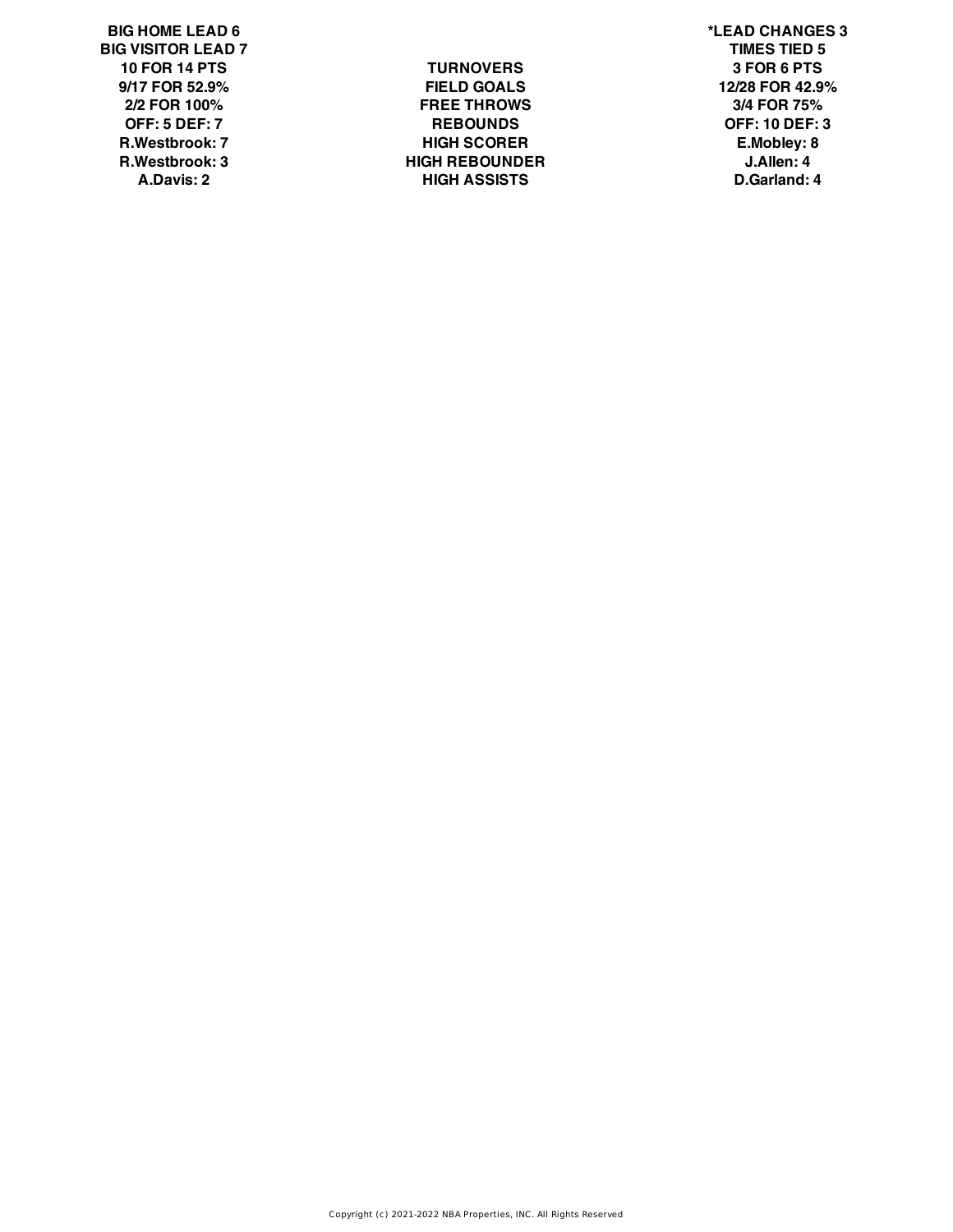| <b>Time</b>    | <b>LAKERS</b>                                  | <b>Score</b> | Lead                      | <b>Cavaliers</b>                             |
|----------------|------------------------------------------------|--------------|---------------------------|----------------------------------------------|
| 12:00          |                                                |              | Start of Period (8:08 PM) |                                              |
| 12:00          | <b>Possession: Lakers</b>                      | $21 - 28$    | -7                        |                                              |
| 11:51          | <b>R.Westbrook Driving Layup</b>               | 23-28        | -5                        |                                              |
| 11:35          |                                                | 23-30        | $-7$                      | L.Markkanen Cutting Layup (E.Mobley)         |
| 11:17          | L.James 20' Step Back Shot                     | 25-30        | -5                        |                                              |
| 11:06          |                                                | 25-33        | -8                        | L.Markkanen 25' 3PT Jump Shot (D.Garland)    |
| 10:51          | MISS C.Anthony 25' 3PT Jump Shot               |              |                           |                                              |
| 10:49          |                                                |              |                           | <b>R.Rubio REBOUND</b>                       |
| 10:42          |                                                | $25 - 35$    | -10                       | D.Garland 13' Step Back Shot                 |
| 10:20          | <b>C.Anthony Driving Layup</b>                 | 27-35        | -8                        |                                              |
| 10:07          |                                                | 27-37        | -10                       | <b>D.Garland Driving Layup</b>               |
| 10:06          | TIMEOUT (3)                                    |              |                           |                                              |
| 10:06          | <b>SUB: A.Bradley FOR R.Westbrook</b>          |              |                           |                                              |
| 09:48          | <b>D.Howard Dunk (L.James)</b>                 | 29-37        | -8                        |                                              |
| 09:34          |                                                | 29-40        | $-11$                     | L.Markkanen 27' 3PT Jump Shot (E.Mobley)     |
| 09:17          | <b>C.Anthony 13' Turnaround Fadeaway Shot</b>  | 31-40        | -9                        |                                              |
| 09:02          |                                                | $31 - 42$    | -11                       | <b>L.Markkanen Cutting Finger Roll Layup</b> |
|                |                                                |              |                           | (D.Garland)                                  |
| 08:45          | <b>C.Anthony Driving Layup</b>                 | $33 - 42$    | -9                        |                                              |
| 08:29          |                                                | 33-44        | $-11$                     | E. Mobley Alley Oop Layup (D. Garland)       |
| 08:29          | C.Anthony S.FOUL (P2, T1) (E.Lewis)            |              |                           |                                              |
| 08:29          |                                                |              |                           | <b>SUB: C.Sexton FOR R.Rubio</b>             |
| 08:29          |                                                |              |                           | MISS E.Mobley Free Throw 1 of 1              |
| 08:27          | <b>D.Howard REBOUND</b>                        |              |                           |                                              |
| 08:20          | <b>A.Reaves 4' Driving Floating Shot</b>       | 35-44        | -9                        |                                              |
| 08:20          |                                                |              |                           | L.Stevens S.FOUL (P2, T1) (J.Butler)         |
| 08:20          |                                                |              |                           | <b>SUB: J.Allen FOR L.Stevens</b>            |
| 08:20          | A. Reaves Free Throw 1 of 1                    | 36-44        | -8                        |                                              |
| 08:12          | <b>L.James STEAL</b>                           |              |                           | <b>D.Garland Lost Ball TURNOVER #4</b>       |
| 08:10          | <b>L.James Running Layup</b>                   | 38-44        | -6                        |                                              |
| 08:10          |                                                |              |                           | L.Markkanen S.FOUL (P2, T2) (E.Lewis)        |
| 08:10          | L. James Free Throw 1 of 1                     | 39-44        | -5                        |                                              |
| 07:53<br>07:44 | A.Bradley P.FOUL (P1, T2) (J.Butler)           | 39-46        | $-7$                      |                                              |
|                | <b>L.James Out Of Bounds Bad Pass TURNOVER</b> |              |                           | <b>E.Mobley Cutting Dunk (D.Garland)</b>     |
| 07:34          | #11                                            |              |                           |                                              |
| 07:34          | <b>SUB: K.Bazemore FOR C.Anthony</b>           |              |                           |                                              |
| 07:12          | <b>L.James STEAL</b>                           |              |                           | <b>D.Garland Bad Pass TURNOVER #5</b>        |
| 07:01          |                                                |              |                           | C.Sexton P.FOUL (P1, T3) (J.Butler)          |
| 07:01          |                                                |              |                           | <b>SUB: K.Love FOR E.Mobley</b>              |
| 07:01          |                                                |              |                           | <b>SUB: L.Stevens FOR L.Markkanen</b>        |
| 07:00          | A.Reaves Out Of Bounds Step TURNOVER #12       |              |                           |                                              |
| 06:42          |                                                |              |                           | MISS D.Garland 28' 3PT Jump Shot             |
| 06:37          | <b>A.Bradley REBOUND</b>                       |              |                           |                                              |
| 06:33          |                                                |              |                           | K.Love P.FOUL (P1, T4) (E.Lewis)             |
| 06:33          |                                                |              |                           | Kevin Love Foul: T.FOUL (E.Lewis)            |
| 06:33          | A. Reaves Technical Free Throw 1 of 1          | 40-46        | -6                        |                                              |
| 06:33          | <b>SUB: A.Davis FOR A.Reaves</b>               |              |                           |                                              |
| 06:33          |                                                |              |                           | <b>SUB: R.Rubio FOR D.Garland</b>            |
| 06:26          | K.Bazemore 17' Pullup Shot (D.Howard)          | 42-46        | -4                        |                                              |
| 06:18          | D.Howard S.FOUL (P1, T3) (N.Sago)              |              |                           |                                              |
| 06:18          |                                                | 42-47        | -5                        | <b>C.Sexton Free Throw 1 of 2</b>            |
| 06:18          |                                                | 42-48        | -6                        | <b>C.Sexton Free Throw 2 of 2</b>            |
| 06:01          | MISS K.Bazemore 21' Jump Shot                  |              |                           |                                              |
| 05:57          |                                                |              |                           | <b>R.Rubio REBOUND</b>                       |
| 05:49          | <b>L.James STEAL</b>                           |              |                           | <b>R.Rubio Bad Pass TURNOVER #6</b>          |
| 05:46          | <b>L.James Bad Pass TURNOVER #13</b>           |              |                           | <b>C.Sexton STEAL</b>                        |
| 05:42          | <b>L.James BLOCK</b>                           |              |                           | <b>MISS C.Sexton FB Running Layup</b>        |
| 05:38          | <b>A.Bradley REBOUND</b>                       |              |                           |                                              |
| 05:35          | <b>MISS A.Davis FB Cutting Layup</b>           |              |                           |                                              |
| 05:32          |                                                |              |                           | <b>J.Allen REBOUND</b>                       |
| 05:30          |                                                |              |                           | TIMEOUT (1)                                  |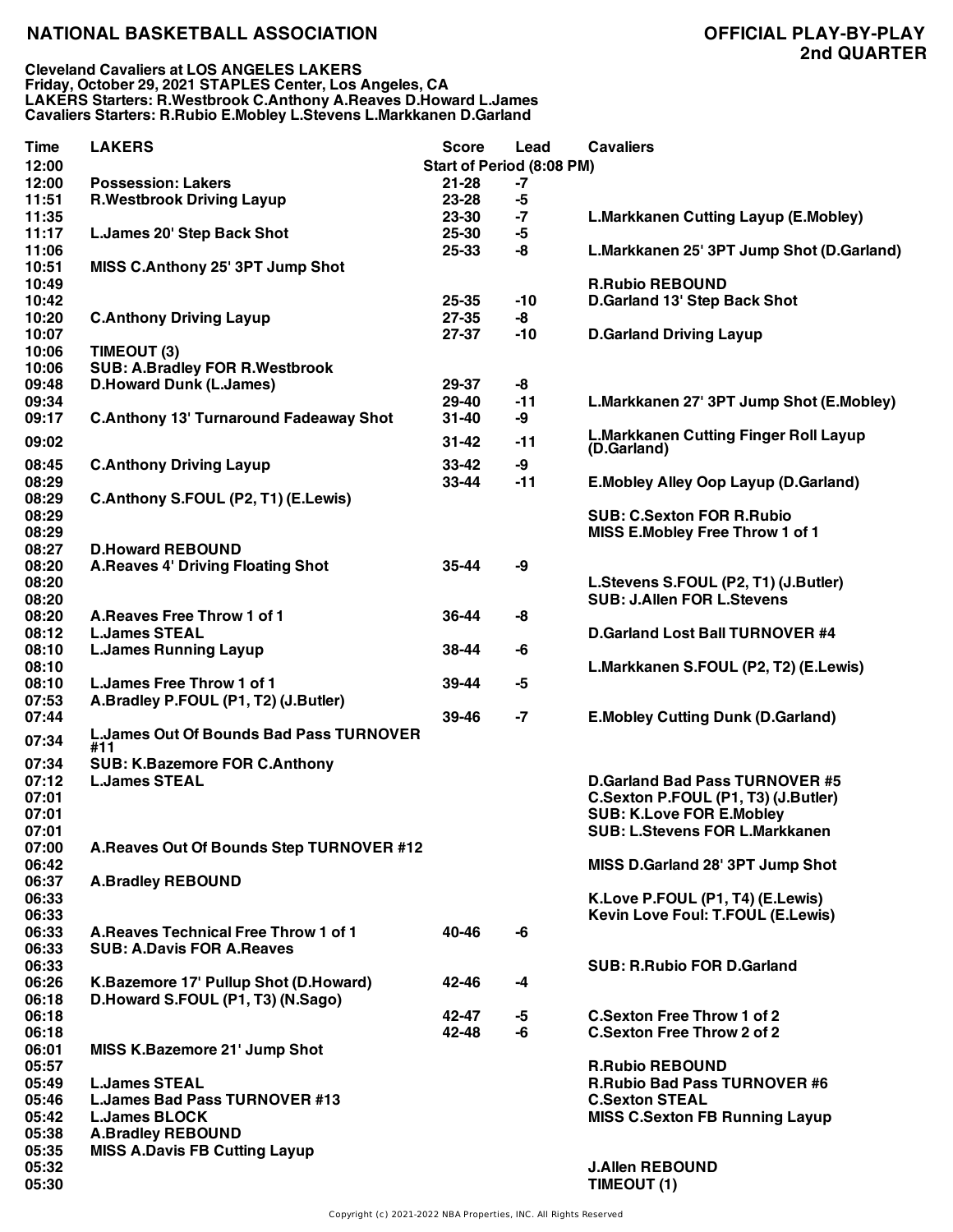**Cleveland Cavaliers at LOS ANGELES LAKERS Friday, October 29, 2021 STAPLES Center, Los Angeles, CA LAKERS Starters: R.Westbrook C.Anthony A.Reaves D.Howard L.James Cavaliers Starters: R.Rubio E.Mobley L.Stevens L.Markkanen D.Garland**

# **2nd QUARTER**

| Time           | <b>LAKERS</b>                                                  | <b>Score</b>               | Lead | <b>Cavaliers</b>                                          |
|----------------|----------------------------------------------------------------|----------------------------|------|-----------------------------------------------------------|
| 05:30<br>05:18 | <b>SUB: R.Westbrook FOR L.James</b><br><b>K.Bazemore STEAL</b> |                            |      | <b>R.Rubio Lost Ball TURNOVER #7</b>                      |
| 05:14          | <b>D.Howard Out Of Bounds Bad Pass TURNOVER</b><br>#14         |                            |      |                                                           |
| 05:01          |                                                                |                            |      | <b>C.Sexton Out Of Bounds Lost Ball TURNOVER</b><br>#8    |
| 04:37          | <b>MISS A.Davis 17' Fadeaway Shot</b>                          |                            |      |                                                           |
| 04:34          | <b>D.Howard REBOUND</b>                                        |                            |      |                                                           |
| 04:24          | <b>MISS K.Bazemore 18' Pullup Shot</b>                         |                            |      |                                                           |
| 04:21          |                                                                |                            |      | <b>J.Allen REBOUND</b>                                    |
| 04:06<br>04:02 | <b>A.Davis REBOUND</b>                                         |                            |      | <b>MISS L.Stevens 9' Turnaround Shot</b>                  |
| 03:59          | R.Westbrook FB Running Layup (A.Davis)                         | 44-48                      | $-4$ |                                                           |
| 03:59          |                                                                |                            |      | L.Stevens S.FOUL (P3.PN) (E.Lewis)                        |
| 03:59          |                                                                |                            |      | <b>SUB: D.Garland FOR L.Stevens</b>                       |
| 03:59          | <b>MISS R. Westbrook Free Throw 1 of 1</b>                     |                            |      |                                                           |
| 03:56          |                                                                |                            |      | <b>K.Love REBOUND</b>                                     |
| 03:38          | A.Davis S.FOUL (P3, T4) (N.Sago)                               |                            |      |                                                           |
| 03:38          |                                                                | 44-49                      | -5   | J.Allen Free Throw 1 of 2                                 |
| 03:38          | <b>SUB: L.James FOR A.Davis</b>                                |                            |      |                                                           |
| 03:38          |                                                                |                            |      | MISS J.Allen Free Throw 2 of 2                            |
| 03:36          | <b>D.Howard REBOUND</b>                                        |                            |      |                                                           |
| 03:26          | <b>MISS R.Westbrook 7' Driving Hook</b>                        |                            |      |                                                           |
| 03:25          | <b>D.Howard REBOUND</b>                                        |                            |      |                                                           |
| 03:24          | <b>D.Howard Putback Layup</b>                                  | 46-49                      | $-3$ |                                                           |
| 03:01          |                                                                |                            |      | MISS K.Love 25' 3PT Jump Shot                             |
| 02:58          |                                                                |                            |      | <b>J.Allen REBOUND</b>                                    |
| 02:57          |                                                                | 46-51                      | -5   | R.Rubio 11' Jump Shot (J.Allen)                           |
| 02:42          | <b>MISS L.James Driving Reverse Layup</b>                      |                            |      |                                                           |
| 02:42<br>02:42 | <b>LAKERS REBOUND</b>                                          |                            |      | <b>SUB: E.Mobley FOR K.Love</b>                           |
| 02:41          |                                                                |                            |      | J.Allen P.FOUL (P1.PN) (E.Lewis)                          |
| 02:41          | L. James Free Throw 1 of 2                                     | 47-51                      | $-4$ |                                                           |
| 02:41          | L.James Free Throw 2 of 2                                      | 48-51                      | $-3$ |                                                           |
| 02:31          |                                                                | 48-54                      | -6   | R.Rubio 23' 3PT Jump Shot (C.Sexton)                      |
| 02:17          | MISS L.James 25' 3PT Pullup Shot                               |                            |      |                                                           |
| 02:15          |                                                                |                            |      | <b>R.Rubio REBOUND</b>                                    |
| 02:11          |                                                                |                            |      | <b>MISS E.Mobley FB Running Dunk</b>                      |
| 02:08          |                                                                |                            |      | <b>C.Sexton REBOUND</b>                                   |
| 02:08          |                                                                |                            |      | <b>MISS C.Sexton Driving Layup</b>                        |
| 02:02          | <b>K.Bazemore REBOUND</b>                                      |                            |      |                                                           |
| 02:00          | L.James FB Alley Oop Layup (R.Westbrook)                       | 50-54                      | -4   |                                                           |
| 01:45          |                                                                |                            |      | <b>J.Allen Out Of Bounds Bad Pass TURNOVER</b><br>#9      |
| 01:29          | A.Bradley 10' Floating Shot (D.Howard)                         | 52-54                      | $-2$ |                                                           |
| 01:05          |                                                                |                            |      | <b>MISS D.Garland 5' Driving Floating Shot</b>            |
| 01:05          | <b>LAKERS REBOUND</b>                                          |                            |      |                                                           |
| :52.8          | <b>D.Howard Three Sec Violation TURNOVER #15</b>               |                            |      |                                                           |
| :31.8          |                                                                |                            |      | MISS C.Sexton 26' 3PT Jump Shot<br><b>R.Rubio REBOUND</b> |
| :27.9<br>:25.5 |                                                                |                            |      | <b>MISS R.Rubio 20' Jump Shot</b>                         |
| : 23.4         | <b>R.Westbrook REBOUND</b>                                     |                            |      |                                                           |
| :20.9          | <b>L.James FB Running Dunk (R.Westbrook)</b>                   | 54-54                      | TIE. |                                                           |
| :02.3          | <b>K.Bazemore STEAL</b>                                        |                            |      | <b>D.Garland Bad Pass TURNOVER #10</b>                    |
| :00.7          | MISS K.Bazemore 56' 3PT Jump Shot                              |                            |      |                                                           |
| :00.1          | <b>LAKERS REBOUND</b>                                          |                            |      |                                                           |
|                |                                                                | End of 2nd QUARTER (54-54) |      |                                                           |

**End of 2nd QUARTER (54-54) End of Period (8:38 PM)**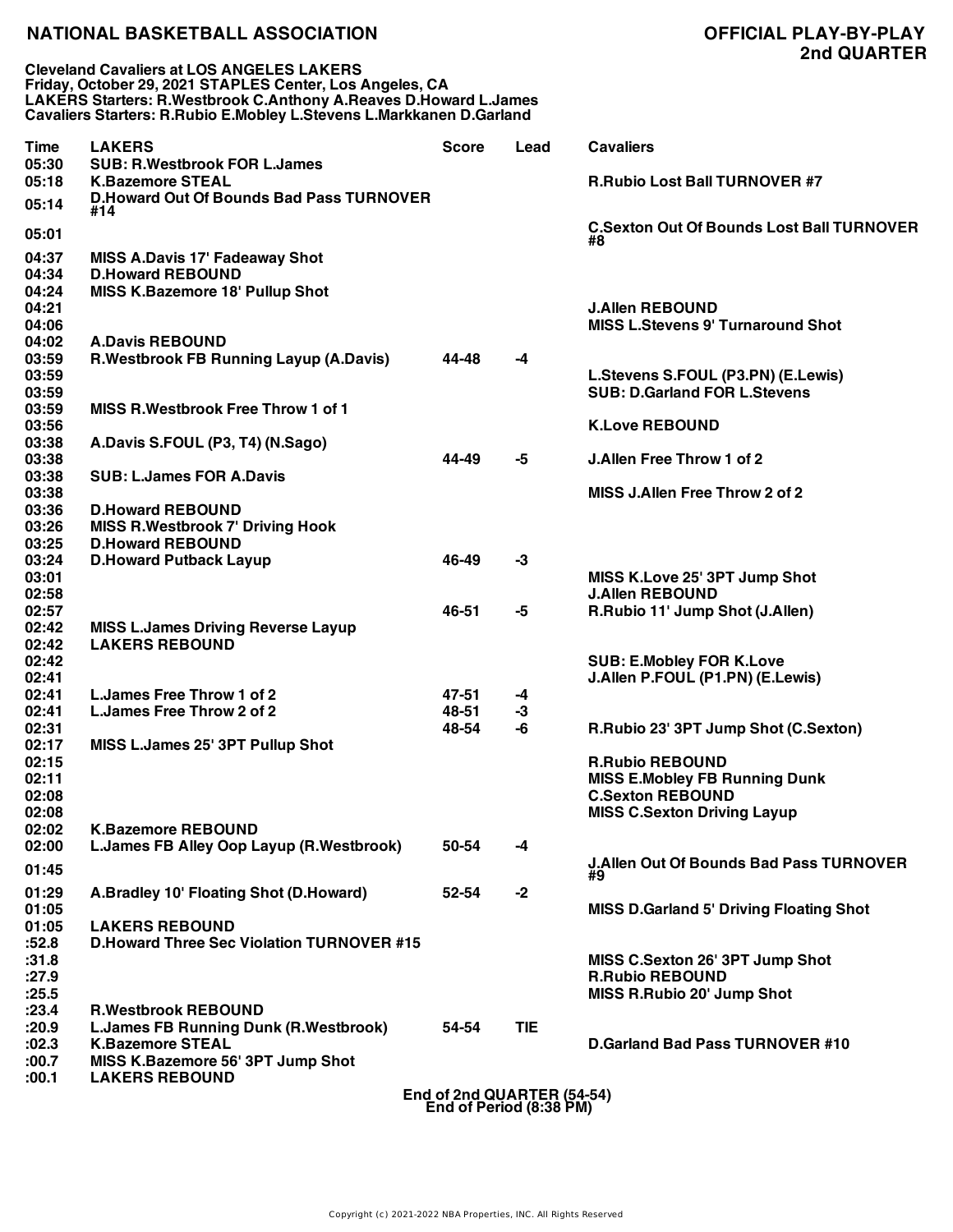**BIG HOME LEAD 0 \*LEAD CHANGES 0 BIG VISITOR LEAD 11 TIMES TIED 1 5 FOR 0 PTS TURNOVERS 7 FOR 5 PTS 14/23 FOR 60.9% FIELD GOALS 10/19 FOR 52.6% 5/6 FOR 83.3% FREE THROWS 3/5 FOR 60% OFF: 4 DEF: 8 REBOUNDS OFF: 3 DEF: 6 L.James: 11 HIGH SCORER L.Markkanen: 10 D.Howard: 4 HIGH REBOUNDER R.Rubio: 4 R.Westbrook, D.Howard: 2 HIGH ASSISTS D.Garland: 4**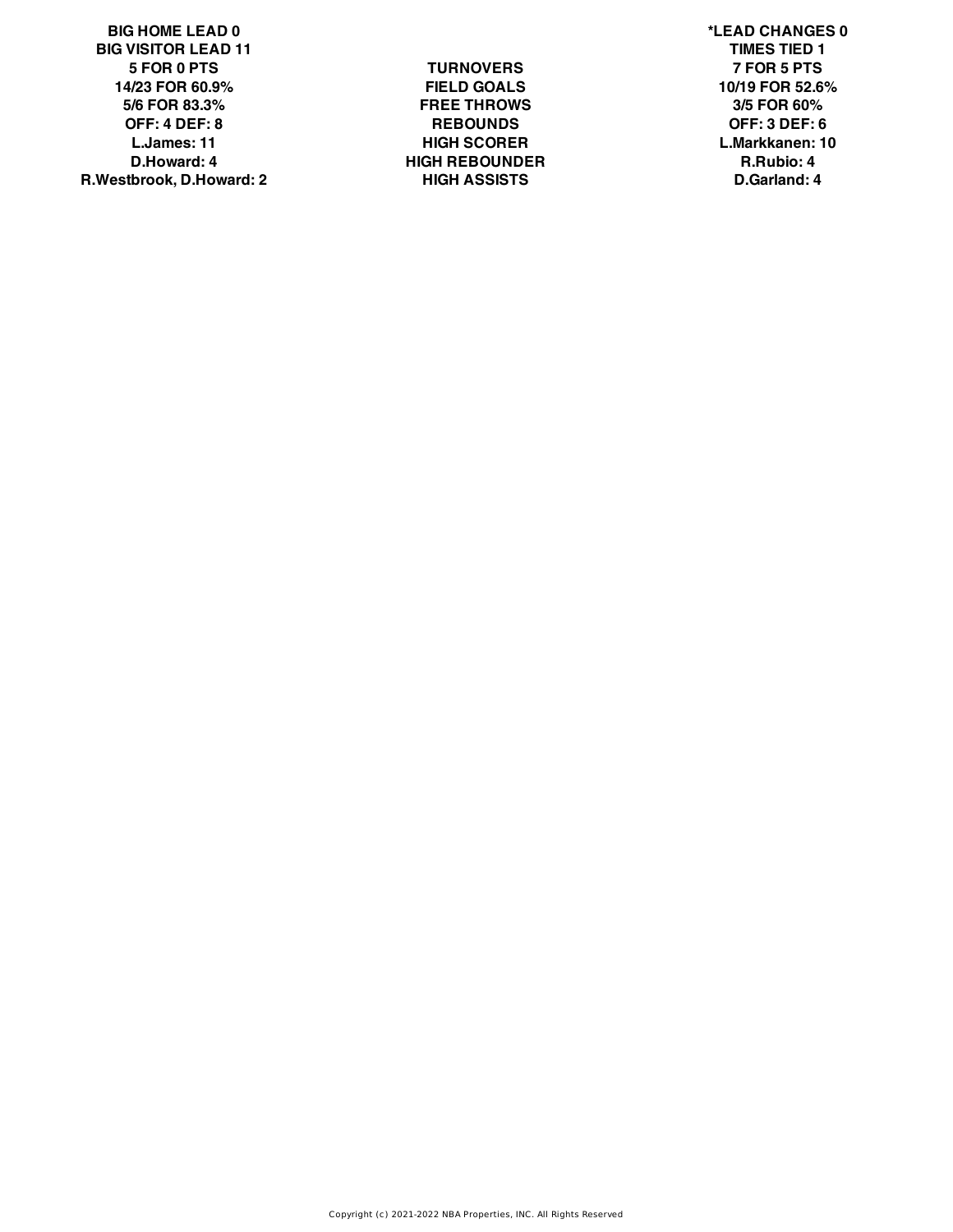**Cleveland Cavaliers at LOS ANGELES LAKERS Friday, October 29, 2021 STAPLES Center, Los Angeles, CA LAKERS Starters: R.Westbrook L.James K.Bazemore A.Davis D.Jordan Cavaliers Starters: C.Sexton E.Mobley D.Garland J.Allen L.Markkanen**

| Time  | <b>LAKERS</b>                                         | <b>Score</b>              | Lead       | <b>Cavaliers</b>                                |
|-------|-------------------------------------------------------|---------------------------|------------|-------------------------------------------------|
| 12:00 |                                                       | Start of Period (8:52 PM) |            |                                                 |
| 12:00 | <b>Possession: Lakers</b>                             | 54-54                     | <b>TIE</b> |                                                 |
| 11:43 | <b>MISS A.Davis 6' Turnaround Hook</b>                |                           |            |                                                 |
| 11:41 |                                                       |                           |            | <b>E.Mobley REBOUND</b>                         |
| 11:29 | <b>D.Jordan BLOCK</b>                                 |                           |            | <b>MISS C.Sexton 11' Pullup Shot</b>            |
|       |                                                       |                           |            |                                                 |
| 11:28 | <b>D.Jordan REBOUND</b>                               |                           |            |                                                 |
| 11:28 |                                                       |                           |            | C.Sexton P.FOUL (P2, T1) (E.Lewis)              |
| 11:18 |                                                       |                           |            | C.Sexton S.FOUL (P3, T2) (J.Butler)             |
| 11:18 | <b>R.Westbrook Free Throw 1 of 2</b>                  | 55-54                     | $+1*$      |                                                 |
| 11:18 | <b>R.Westbrook Free Throw 2 of 2</b>                  | 56-54                     | $+2$       |                                                 |
| 11:10 |                                                       |                           |            | MISS L.Markkanen 26' 3PT Jump Shot              |
| 11:06 | <b>D.Jordan REBOUND</b>                               |                           |            |                                                 |
| 10:56 | MISS L.James 26' 3PT Jump Shot                        |                           |            |                                                 |
| 10:53 |                                                       |                           |            | <b>C.Sexton REBOUND</b>                         |
| 10:46 |                                                       |                           |            | MISS D.Garland 27' 3PT Jump Shot                |
| 10:44 |                                                       |                           |            | <b>J.Allen REBOUND</b>                          |
| 10:41 |                                                       | 56-56                     | <b>TIE</b> | D.Garland 10' Driving Floating Shot (J.Allen)   |
|       |                                                       |                           |            |                                                 |
| 10:17 | <b>MISS A.Davis 6' Driving Floating Shot</b>          |                           |            |                                                 |
| 10:15 | <b>D.Jordan REBOUND</b>                               |                           |            |                                                 |
| 10:14 | L.James 35' 3PT Jump Shot (D.Jordan)                  | 59-56                     | $+3$       |                                                 |
| 09:53 | R.Westbrook S.FOUL (P1, T1) (E.Lewis)                 |                           |            |                                                 |
| 09:53 |                                                       |                           |            | MISS E.Mobley Free Throw 1 of 2                 |
| 09:53 |                                                       | 59-57                     | $+2$       | E.Mobley Free Throw 2 of 2                      |
| 09:35 | MISS L.James 23' 3PT Jump Shot                        |                           |            |                                                 |
| 09:32 |                                                       |                           |            | <b>E.Mobley REBOUND</b>                         |
| 09:28 |                                                       | 59-59                     | <b>TIE</b> | <b>L.Markkanen FB Running Dunk (D.Garland)</b>  |
| 09:21 | <b>L.James Cutting Dunk (R.Westbrook)</b>             | 61-59                     | $+2$       |                                                 |
| 09:09 |                                                       | 61-62                     | $-1*$      | D.Garland 26' 3PT Step Back Shot (E.Mobley)     |
|       |                                                       |                           |            |                                                 |
| 09:04 | <b>L.James Out Of Bounds Bad Pass TURNOVER</b><br>#16 |                           |            |                                                 |
| 08:52 |                                                       | 61-65                     | $-4$       | E.Mobley 25' 3PT Jump Shot (L.Markkanen)        |
| 08:28 | A.Davis 26' 3PT Jump Shot (L.James)                   | 64-65                     | $-1$       |                                                 |
|       |                                                       |                           |            |                                                 |
| 08:11 | <b>D.Jordan STEAL</b>                                 |                           |            | <b>C.Sexton Bad Pass TURNOVER #11</b>           |
| 07:51 | MISS A.Davis 30' 3PT Jump Shot                        |                           |            |                                                 |
| 07:47 | <b>D.Jordan REBOUND</b>                               |                           |            |                                                 |
| 07:45 | MISS L.James 25' 3PT Jump Shot                        |                           |            |                                                 |
| 07:38 | <b>A.Davis REBOUND</b>                                |                           |            |                                                 |
| 07:38 | <b>MISS A.Davis Tip Layup</b>                         |                           |            |                                                 |
| 07:38 |                                                       |                           |            | <b>L.Markkanen REBOUND</b>                      |
| 07:35 |                                                       |                           |            | TIMEOUT (2)                                     |
| 07:35 |                                                       |                           |            | <b>SUB: R.Rubio FOR C.Sexton</b>                |
| 07:26 |                                                       |                           |            | MISS R.Rubio 25' 3PT Jump Shot                  |
| 07:22 | <b>L.James REBOUND</b>                                |                           |            |                                                 |
| 07:08 | MISS L.James 27' 3PT Pullup Shot                      |                           |            |                                                 |
|       |                                                       |                           |            |                                                 |
| 07:05 |                                                       |                           |            | <b>D.Garland REBOUND</b>                        |
| 07:01 |                                                       | 64-67                     | $-3$       | R.Rubio 4' FB Running Shot (D.Garland)          |
| 07:01 | K.Bazemore S.FOUL (P1, T2) (J.Butler)                 |                           |            |                                                 |
| 07:01 |                                                       | 64-68                     | $-4$       | <b>R.Rubio Free Throw 1 of 1</b>                |
| 06:48 | MISS K.Bazemore 23' 3PT Jump Shot                     |                           |            |                                                 |
| 06:46 |                                                       |                           |            | <b>L.Markkanen REBOUND</b>                      |
| 06:38 |                                                       | 64-70                     | -6         | <b>L.Markkanen FB Running Finger Roll Layup</b> |
| 06:24 | <b>MISS K.Bazemore 5' Floating Shot</b>               |                           |            |                                                 |
| 06:20 | <b>D.Jordan REBOUND</b>                               |                           |            |                                                 |
| 06:20 | D.Jordan Tip Layup                                    | 66-70                     | -4         |                                                 |
| 06:15 |                                                       | 66-73                     | $-7$       | D.Garland 25' 3PT Step Back Shot                |
|       |                                                       |                           |            |                                                 |
| 06:14 | TIMEOUT (4)                                           |                           |            |                                                 |
| 06:14 | <b>SUB: A.Bradley FOR R.Westbrook</b>                 |                           |            |                                                 |
| 06:14 |                                                       |                           |            | <b>SUB: K.Love FOR J.Allen</b>                  |
| 05:59 | <b>L.James Bad Pass TURNOVER #17</b>                  |                           |            | <b>R.Rubio STEAL</b>                            |
| 05:54 |                                                       |                           |            | MISS D.Garland 26' 3PT FB Running Shot          |
| 05:51 |                                                       |                           |            | <b>R.Rubio REBOUND</b>                          |
| 05:46 |                                                       |                           |            | MISS K.Love 23' 3PT Jump Shot                   |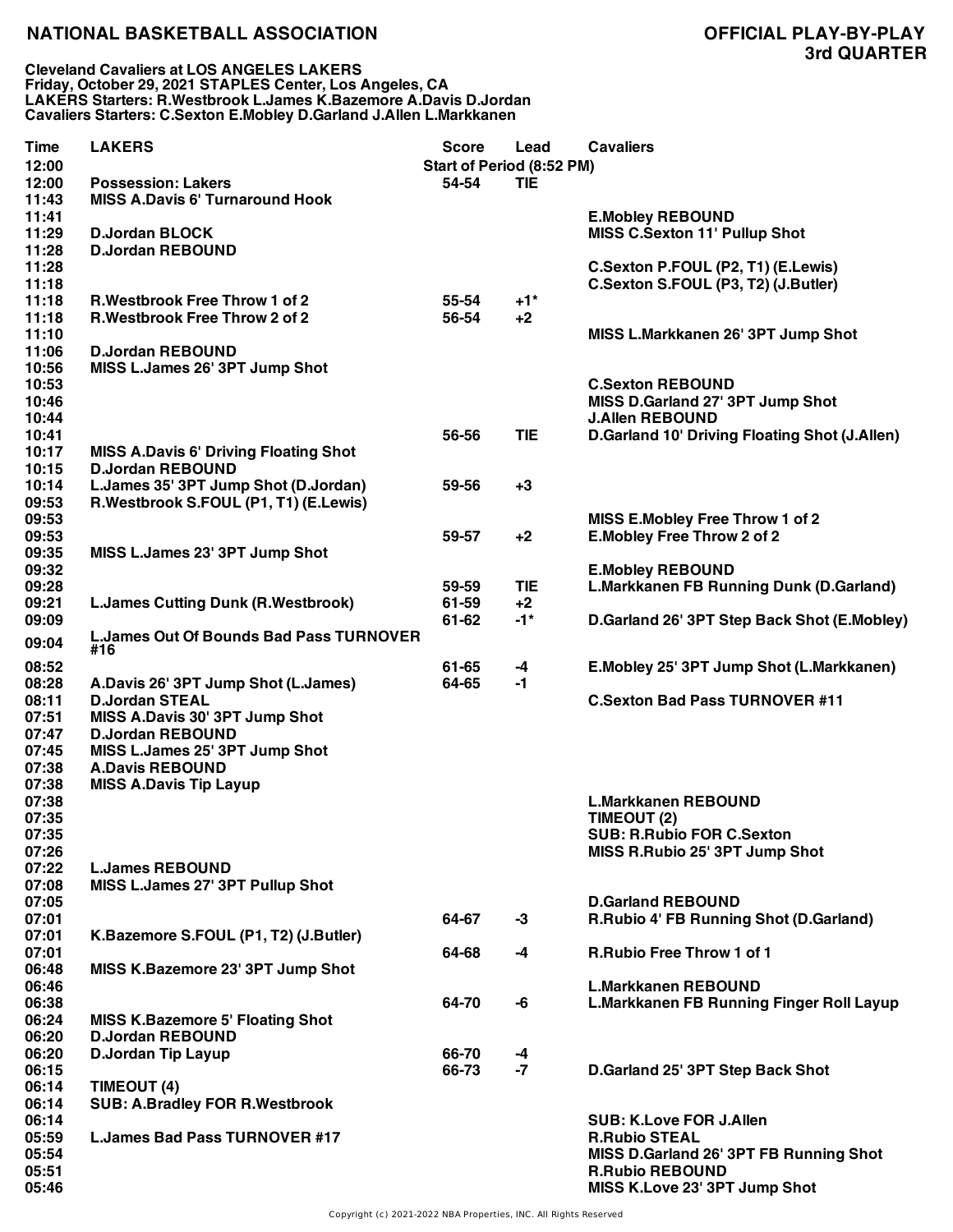**Cleveland Cavaliers at LOS ANGELES LAKERS Friday, October 29, 2021 STAPLES Center, Los Angeles, CA LAKERS Starters: R.Westbrook L.James K.Bazemore A.Davis D.Jordan Cavaliers Starters: C.Sexton E.Mobley D.Garland J.Allen L.Markkanen**

| Time           | <b>LAKERS</b>                                                   | <b>Score</b>                                          | Lead       | <b>Cavaliers</b>                                                       |
|----------------|-----------------------------------------------------------------|-------------------------------------------------------|------------|------------------------------------------------------------------------|
| 05:42          | <b>A.Davis REBOUND</b>                                          |                                                       |            |                                                                        |
| 05:29          |                                                                 |                                                       |            | R.Rubio P.FOUL (P2, T3) (N.Sago)                                       |
| 05:21          | <b>MISS A.Bradley 12' Pullup Shot</b>                           |                                                       |            |                                                                        |
| 05:17<br>05:11 |                                                                 | 66-75                                                 | -9         | <b>E.Mobley REBOUND</b><br><b>E.Mobley FB Cutting Dunk (R.Rubio)</b>   |
| 05:11          | TIMEOUT (5)                                                     |                                                       |            |                                                                        |
| 05:11          | <b>SUB: C.Anthony FOR K.Bazemore</b>                            |                                                       |            |                                                                        |
| 05:11          | <b>SUB: A.Reaves FOR D.Jordan</b>                               |                                                       |            |                                                                        |
| 04:54          | C.Anthony 23' 3PT Jump Shot (A.Reaves)                          | 69-75                                                 | -6         |                                                                        |
| 04:28          |                                                                 | 69-77                                                 | -8         | <b>E.Mobley Alley Oop Dunk (K.Love)</b>                                |
| 04:08          | MISS C.Anthony 25' 3PT Jump Shot                                |                                                       |            |                                                                        |
| 04:04          | <b>L.James REBOUND</b>                                          |                                                       |            |                                                                        |
| 04:02          | <b>A.Davis Cutting Layup (L.James)</b>                          | 71-77                                                 | -6         |                                                                        |
| 03:55          | A.Reaves S.FOUL (P1, T3) (N.Sago)                               |                                                       |            |                                                                        |
| 03:55          |                                                                 | 71-78                                                 | $-7$       | <b>R.Rubio Free Throw 1 of 2</b>                                       |
| 03:55          | <b>SUB: R.Westbrook FOR L.James</b>                             |                                                       |            |                                                                        |
| 03:55<br>03:55 |                                                                 |                                                       |            | <b>SUB: J.Allen FOR E.Mobley</b><br><b>SUB: C.Sexton FOR D.Garland</b> |
| 03:55          |                                                                 |                                                       |            | <b>SUB: L.Stevens FOR L.Markkanen</b>                                  |
| 03:55          |                                                                 | 71-79                                                 | -8         | R.Rubio Free Throw 2 of 2                                              |
| 03:40          | <b>R.Westbrook Layup (A.Reaves)</b>                             | 73-79                                                 | -6         |                                                                        |
| 03:20          |                                                                 |                                                       |            | <b>MISS R.Rubio 5' Driving Floating Bank Shot</b>                      |
| 03:17          |                                                                 |                                                       |            | <b>L.Stevens REBOUND</b>                                               |
| 03:16          | <b>A.Davis BLOCK</b>                                            |                                                       |            | <b>MISS L.Stevens Putback Layup</b>                                    |
| 03:16          |                                                                 |                                                       |            | <b>R.Rubio REBOUND</b>                                                 |
| 03:12          |                                                                 | 73-82                                                 | -9         | R.Rubio 26' 3PT Jump Shot                                              |
| 03:01          | A.Reaves 22' 3PT Jump Shot (C.Anthony)                          | 76-82                                                 | -6         |                                                                        |
| 02:47          |                                                                 | 76-85                                                 | -9         | R.Rubio 25' 3PT Step Back Shot                                         |
| 02:31          | <b>C.Anthony 24' 3PT Jump Shot</b>                              | 79-85                                                 | -6         |                                                                        |
| 02:17          |                                                                 |                                                       |            | MISS R.Rubio 25' 3PT Step Back Shot                                    |
| 02:14<br>01:58 | <b>A.Reaves REBOUND</b><br>A.Davis Alley Oop Dunk (R.Westbrook) | $81 - 85$                                             | -4         |                                                                        |
|                |                                                                 |                                                       |            | K.Love Out Of Bounds Bad Pass TURNOVER                                 |
| 01:40          |                                                                 |                                                       |            | #12                                                                    |
| 01:21          | <b>R.Westbrook Driving Finger Roll Layup</b>                    | 83-85                                                 | $-2$       |                                                                        |
| 01:19          |                                                                 |                                                       |            | TIMEOUT (3)                                                            |
| 01:19          |                                                                 |                                                       |            | <b>SUB: E.Mobley FOR K.Love</b>                                        |
| 01:19          |                                                                 |                                                       |            | <b>SUB: L.Markkanen FOR L.Stevens</b>                                  |
| :59.1          | <b>A.Davis STEAL</b>                                            |                                                       |            | <b>R.Rubio Bad Pass TURNOVER #13</b>                                   |
| :54.2<br>:52.1 | <b>MISS R.Westbrook FB Running Layup</b>                        |                                                       |            |                                                                        |
| :52.1          | <b>A.Bradley REBOUND</b><br><b>A.Bradley FB Tip Dunk</b>        | 85-85                                                 | <b>TIE</b> |                                                                        |
| :32.4          |                                                                 |                                                       |            | MISS L.Markkanen 23' 3PT Jump Shot                                     |
| :29.0          | <b>A.Davis REBOUND</b>                                          |                                                       |            |                                                                        |
|                | C.Anthony 25' 3PT FB Running Shot                               |                                                       |            |                                                                        |
| :23.9          | (R.Westbrook)                                                   | 88-85                                                 | $+3*$      |                                                                        |
| :03.7          | <b>SUB: D.Howard FOR A.Davis</b>                                |                                                       |            |                                                                        |
| :01.5          |                                                                 |                                                       |            | JUMP BALL A.Reaves VS. E.Mobley: TIP TO L.Markkanen                    |
| :00.6          |                                                                 |                                                       |            | <b>MISS L.Markkanen 8' Pullup Shot</b>                                 |
| :00.4          |                                                                 |                                                       |            | <b>Cavaliers REBOUND</b>                                               |
|                |                                                                 | End of 3rd QUARTER (88-85)<br>End of Period (9:20 PM) |            |                                                                        |
|                | <b>BIG HOME LEAD 3</b>                                          |                                                       |            | *LEAD CHANGES 3                                                        |
|                | <b>BIG VISITOR LEAD 9</b>                                       |                                                       |            | <b>TIMES TIED 3</b>                                                    |
|                | 2 FOR 3 PTS                                                     | <b>TURNOVERS</b>                                      |            | 3 FOR 4 PTS                                                            |
|                | 13/26 FOR 50%                                                   | <b>FIELD GOALS</b>                                    |            | 11/22 FOR 50%                                                          |
|                | 2/2 FOR 100%                                                    | <b>FREE THROWS</b>                                    |            | 4/5 FOR 80%                                                            |
|                | <b>OFF: 6 DEF: 6</b>                                            | <b>REBOUNDS</b>                                       |            | <b>OFF: 6 DEF: 7</b>                                                   |
|                | C.Anthony: 9                                                    | <b>HIGH SCORER</b>                                    |            | R.Rubio: 11                                                            |
|                | D.Jordan: 5                                                     | <b>HIGH REBOUNDER</b>                                 |            | E.Mobley: 3                                                            |
|                | R.Westbrook: 3                                                  | <b>HIGH ASSISTS</b>                                   |            | D.Garland: 2                                                           |
|                |                                                                 |                                                       |            |                                                                        |

Copyright (c) 2021-2022 NBA Properties, INC. All Rights Reserved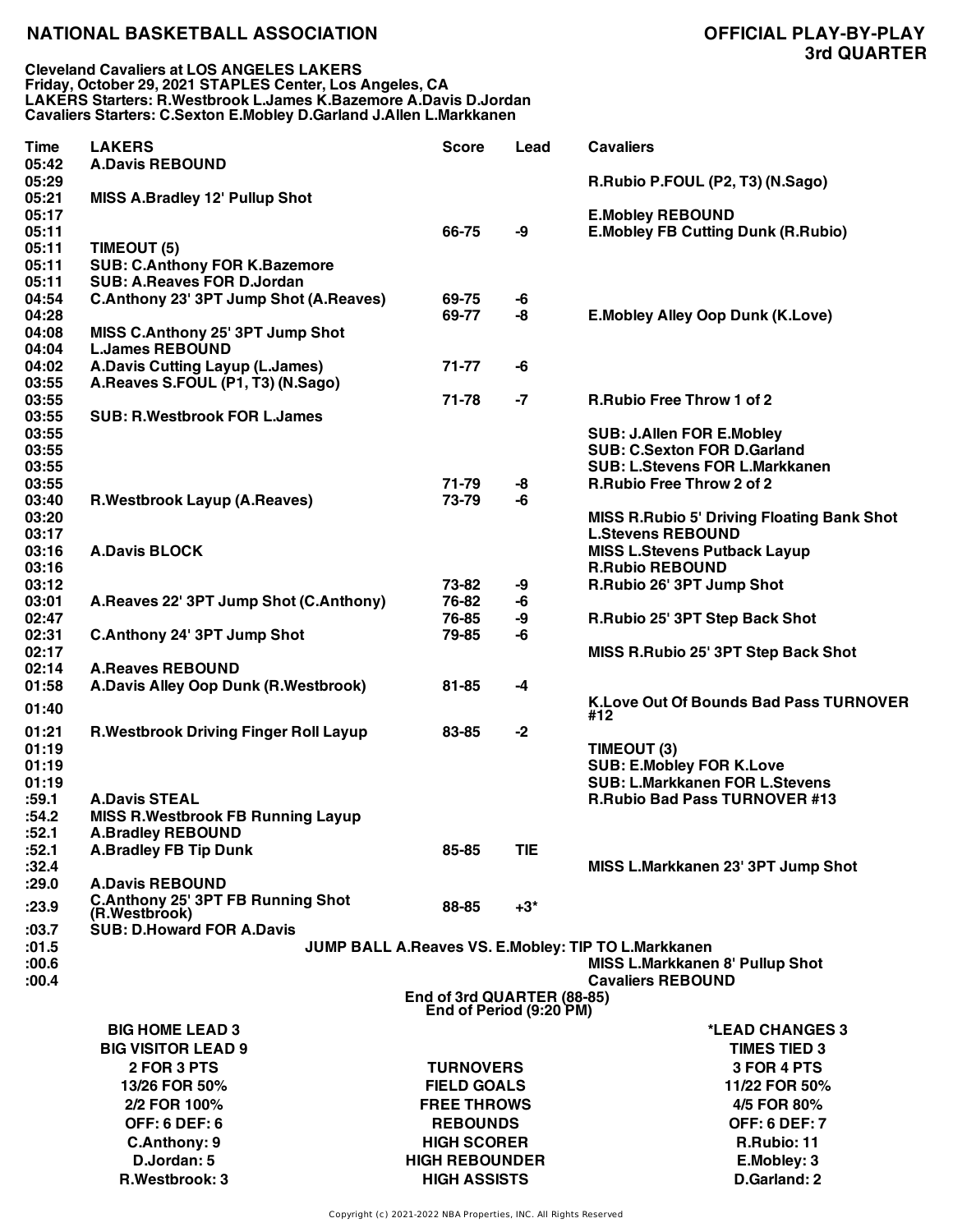**Cleveland Cavaliers at LOS ANGELES LAKERS Friday, October 29, 2021 STAPLES Center, Los Angeles, CA LAKERS Starters: R.Westbrook C.Anthony A.Reaves D.Howard L.James Cavaliers Starters: C.Sexton R.Rubio E.Mobley L.Markkanen J.Allen**

| <b>Time</b><br>12:00<br>12:00    | <b>LAKERS</b>                                                                                                                                  | <b>Score</b><br>Start of Period (9:23 PM)<br>88-85 | Lead<br>+3       | <b>Cavaliers</b><br><b>Possession: Cavaliers</b>                                                                                                      |
|----------------------------------|------------------------------------------------------------------------------------------------------------------------------------------------|----------------------------------------------------|------------------|-------------------------------------------------------------------------------------------------------------------------------------------------------|
| 11:48                            |                                                                                                                                                |                                                    |                  | MISS J.Allen 10' Jump Shot                                                                                                                            |
| 11:44<br>11:32<br>11:17          | <b>C.Anthony REBOUND</b><br>R.Westbrook 15' Pullup Bank Shot                                                                                   | $90 - 85$                                          | +5               | <b>MISS R.Rubio 18' Pullup Shot</b>                                                                                                                   |
| 11:13<br>11:06<br>11:04          | <b>C.Anthony REBOUND</b><br><b>MISS D.Howard Cutting Dunk</b>                                                                                  |                                                    |                  | <b>J.Allen BLOCK</b><br><b>C.Sexton REBOUND</b>                                                                                                       |
| 11:04<br>11:04                   | R.Westbrook Take Foul (P2, T1) (J.Butler)                                                                                                      |                                                    |                  | <b>SUB: D.Garland FOR C.Sexton</b>                                                                                                                    |
| 10:47<br>10:44<br>10:30          | <b>R.Westbrook REBOUND</b><br><b>MISS C.Anthony 23' Pullup Shot</b>                                                                            |                                                    |                  | MISS L.Markkanen 25' 3PT Jump Shot                                                                                                                    |
| 10:26<br>10:19<br>10:16          | <b>A.Reaves REBOUND</b>                                                                                                                        |                                                    |                  | <b>L.Markkanen REBOUND</b><br>MISS L.Markkanen 27' 3PT Jump Shot                                                                                      |
| 10:08<br>10:05<br>10:05          | <b>MISS L.James Driving Layup</b><br>A.Reaves S.FOUL (P2, T2) (N.Sago)                                                                         |                                                    |                  | <b>E.Mobley REBOUND</b>                                                                                                                               |
| 10:05<br>10:05<br>10:05<br>09:57 |                                                                                                                                                | $90 - 86$                                          | +4               | <b>MISS D.Garland Free Throw 1 of 2</b><br><b>SUB: L.Stevens FOR J.Allen</b><br>D.Garland Free Throw 2 of 2<br>L.Markkanen P.FOUL (P3, T1) (J.Butler) |
| 09:42<br>09:41<br>09:41<br>09:34 | <b>MISS R.Westbrook 8' Pullup Shot</b><br><b>LAKERS REBOUND</b><br><b>LAKERS Shot Clock TURNOVER #18</b><br>A.Reaves P.FOUL (P3, T3) (E.Lewis) |                                                    |                  |                                                                                                                                                       |
| 09:26<br>09:24<br>09:11          |                                                                                                                                                |                                                    |                  | MISS E.Mobley 8' Turnaround Fadeaway Shot<br><b>L.Stevens REBOUND</b><br>MISS D.Garland 17' Pullup Shot                                               |
| 09:09<br>08:59<br>08:57          | <b>C.Anthony REBOUND</b><br>MISS L.James 26' 3PT Pullup Shot                                                                                   |                                                    |                  | <b>Cavaliers REBOUND</b>                                                                                                                              |
| 08:44<br>08:15<br>08:15<br>08:15 | <b>MISS A.Reaves 19' Fadeaway Shot</b><br><b>LAKERS REBOUND</b><br><b>LAKERS Shot Clock TURNOVER #19</b>                                       | $90 - 88$                                          | $+2$             | <b>E.Mobley Alley Oop Dunk (D.Garland)</b>                                                                                                            |
| 08:15<br>08:15<br>07:51<br>07:23 | <b>SUB: K.Bazemore FOR R.Westbrook</b><br>C.Anthony 22' 3PT Jump Shot (L.James)                                                                | 90-91<br>93-91                                     | $-1$ *<br>$+2^*$ | <b>SUB: C.Sexton FOR R.Rubio</b><br>D.Garland 27' 3PT Pullup Shot (C.Sexton)                                                                          |
| 07:10<br>07:08                   | <b>K.Bazemore REBOUND</b>                                                                                                                      |                                                    |                  | MISS C.Sexton 26' 3PT Jump Shot                                                                                                                       |
| 06:58<br>06:53                   | <b>L.James Lost Ball TURNOVER #20</b>                                                                                                          |                                                    |                  | <b>E.Mobley STEAL</b><br><b>D.Garland Out Of Bounds Bad Pass</b><br><b>TURNOVER #14</b>                                                               |
| 06:53<br>06:53<br>06:53          | TIMEOUT (6)<br><b>SUB: A.Davis FOR A.Reaves</b><br><b>SUB: A.Bradley FOR D.Howard</b>                                                          |                                                    |                  |                                                                                                                                                       |
| 06:37<br>06:13<br>06:10          | <b>A.Davis Cutting Layup (L.James)</b><br><b>A.Davis REBOUND</b>                                                                               | 95-91                                              | +4               | MISS D.Garland 30' 3PT Step Back Shot                                                                                                                 |
| 05:53<br>05:39<br>05:39          | <b>L.James Driving Layup</b><br>A.Bradley P.FOUL (P2, T4) (E.Lewis)                                                                            | $97-91$                                            | $+6$             | <b>SUB: R.Rubio FOR L.Stevens</b>                                                                                                                     |
| 05:39<br>05:27<br>05:09          | <b>K.Bazemore STEAL</b><br>MISS L.James 32' 3PT Pullup Shot                                                                                    |                                                    |                  | <b>SUB: J.Allen FOR D.Garland</b><br><b>J.Allen Bad Pass TURNOVER #15</b>                                                                             |
| 05:06<br>04:56<br>04:54          | <b>A.Davis REBOUND</b><br>A.Bradley 25' 3PT Jump Shot (K.Bazemore)                                                                             | 100-91                                             | $+9$             | TIMEOUT (4)                                                                                                                                           |